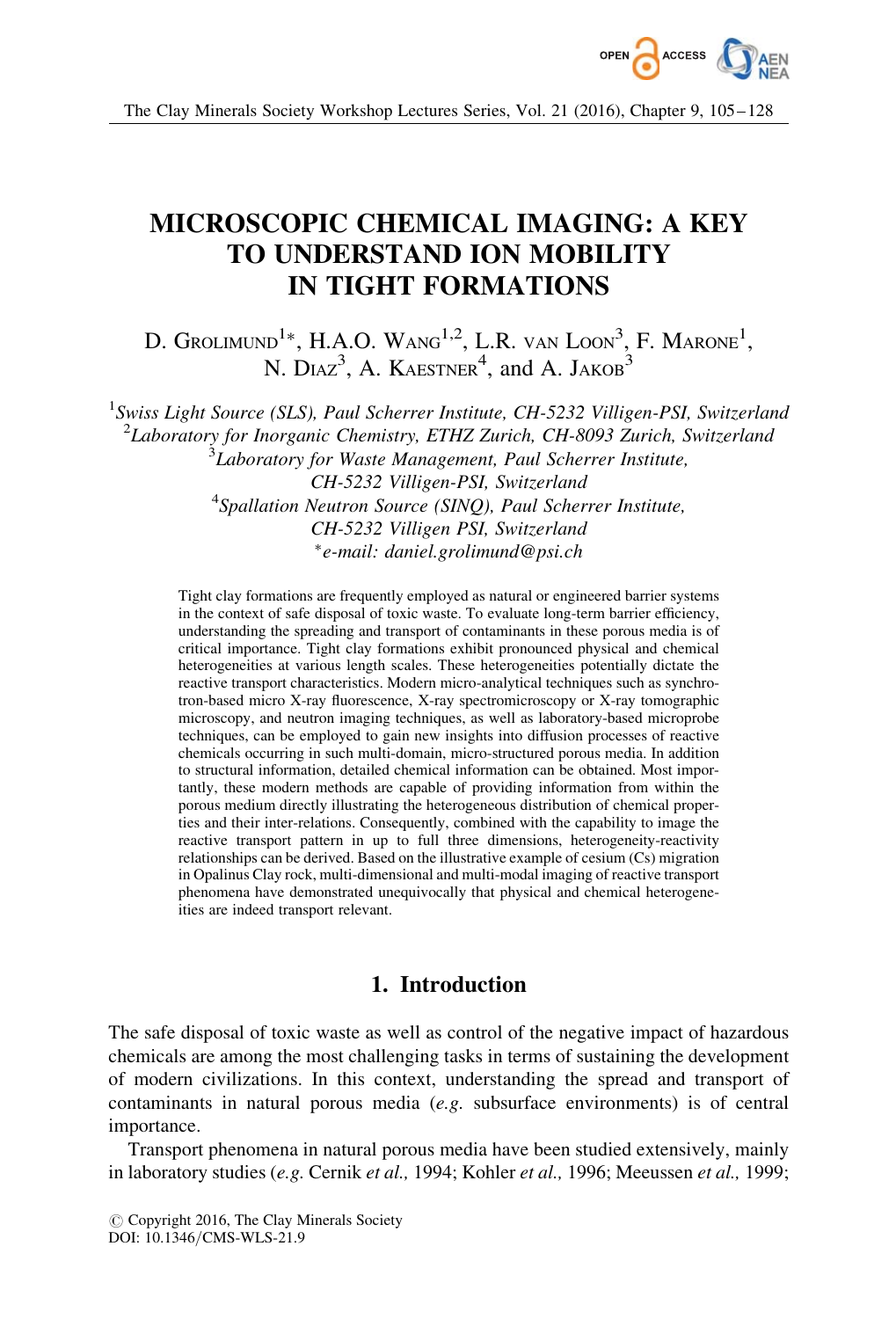Grolimund and Borkovec, 2005; Van Loon et al., 2007; Appelo et al., 2010; Dai et al., 2012; Prigiobbe and Bryant, 2014; Van Loon and Mibus, 2015) and, to a lesser extent, in larger-scale field studies (Geckeis et al., 2004; Wersin et al., 2008; Cvetkovic et al., 2010; Gimmi et al., 2014).

In such experiments, the solute mass flow through, into, or out of a piece of subsurface material is measured as a function of time. Observed mass-flow patterns at the boundaries are generally interpreted by applying the classical Fickian laws assuming an homogeneous and isotropic porous medium. Such an approach yields a set of 'spatially averaged transport parameters' such as diffusion and dispersion coefficients, accessible porosities, etc. Such 'lumped' transport parameters are subsequently used in transport predictions or safety assessments, e.g. for radioactive-waste repositories. Natural porous media are far from being homogeneous and isotropic, however, but are, instead, a mixture of different mineral conglomerates forming a complex threedimensional entity. Macroscopic physical properties as well as the chemical reactivity of bulk materials are generally determined by the nature of their micro-domain configuration. This is especially the case when dealing with highly reactive contaminants.

For most chemically active porous materials or composite systems (such as natural or engineered clay systems), their physical structure and chemical reactivity are reflected directly in the spatial distribution of chemical properties. Key properties include chemical composition (distribution of elements and compounds), chemical speciation (atomic coordination of a specific chemical element), and chemical states (e.g. redox state). Chemical information provides key information about reactivity as well as about the structural properties of heterogeneous materials. Developing concepts that take into account both the physical and chemical heterogeneity on the micrometer scale is both essential and challenging. Unfortunately, the vast majority of reactive transport studies provide information at the upper and/or lower boundaries of the investigated porous media only. Spatially resolved information, in particular chemical, from within the porous medium is generally not available. The information content is limited to a single or a few points on the object boundary.

To further advance our understanding of the relevant reactive transport processes, however, the replacement of the spatially averaged, homogeneous medium within the scientific conceptualizations used by a realistic, physically and chemically structured representation is critical. Consequently, current demands on imaging extend beyond traditional structural (physical) imaging. The ability to visualize the distribution of chemical properties at the (sub-)micrometer scale as well as chemical reactions and dynamics within materials is of fundamental interest and importance. As a result the need for 'chemical microscopes' is growing rapidly.

# 2. Microscopic chemical imaging

Over recent years, micro-analytical facilities based on synchrotron X-ray radiation as well as neutron beams have become indispensable in the context of non-destructive micro-analytical imaging. Both types of beams are now used for multi-dimensional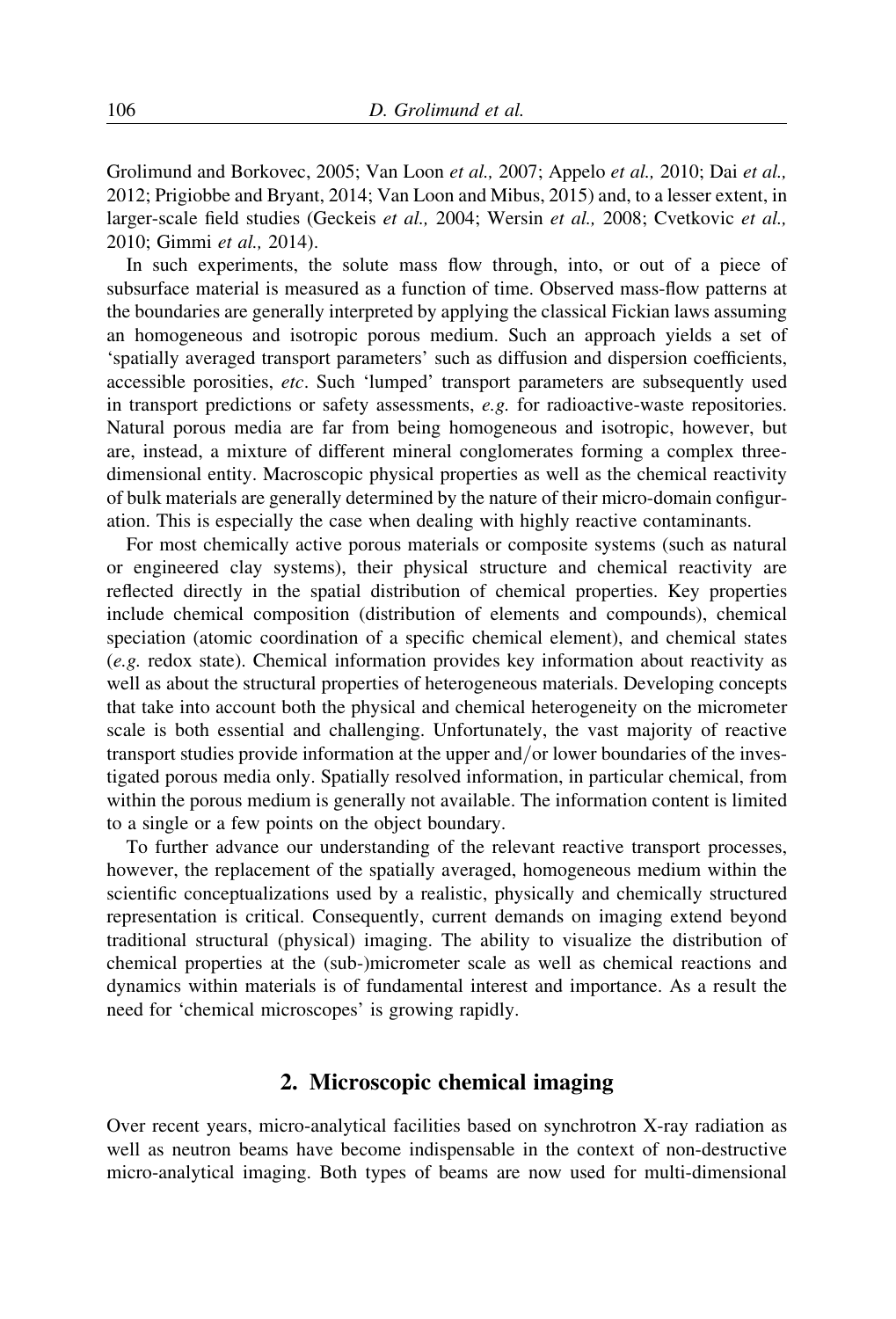structural micro-analysis (physical imaging) as well as chemical and crystallographic micro-imaging. Because of their generally non-destructive interaction with matter, neutrons and X-rays provide complementary analytical contrast mechanisms.

X-ray microprobe facilities possess several intrinsic advantages in terms of chemical imaging. Most importantly, the element-specific absorption resonances accessible within the wide X-ray energy range provide an element-specific chemical sensitivity. Moreover, the fine structure of an absorption edge reveals information about the chemical speciation (molecular environment) of the absorber. Different oxidation states are identified readily, in many cases, based on their characteristic spectroscopy signatures of the absorption edges. Furthermore, any specific chemical environment around the absorber will potentially lead to specific bound-bound transitions at the low-energy side of the edge, while the coordination geometry will result in characteristic scattering phenomena above the Fermi level reflected in spectroscopic signatures at the highenergy side of the edge. These speciation-dependent features represent chemical contrast which can be used to record up to three-dimensional chemical images documenting the spatial variation of oxidation states, specific mineral phases, or different molecular species (e.g. Bertsch and Hunter, 2001; Trainor et al., 2006; Baruchel et al., 2008; Margaritondo et al., 2008; Bleuet et al., 2010; Marcus, 2010).

Complementary to X-rays, a neutron beam exhibits a unique penetration power, a particular sensitivity for certain low-Z elements, as well as isotope sensitivity. Neutron radiography and tomography are the most suitable non-destructive tools for dense objects when a certain size of the object is reached (Anderson *et al.*, 2009; Banhart *et al.*, 2010). In contrast to the more common X-ray approaches, even bulk materials with heavy elements can be penetrated. Moreover, due to the large cross section of low-Z elements, light-element materials can be distinguished from each other and small amounts of aqueous liquids or organic materials can be detected with a high contrast even within a dense body. Neutron imaging is a highly specialized method which allows the observation of hidden structures and features in bulk objects (Lehmann *et al.*, 2006; Liang et al., 2009; Lehmann et al., 2014; Kaestner et al., 2015; Schrofl et al., 2015).

Recent progress has also been noted in terms of laboratory-based microprobe techniques used to study the chemical micro-heterogeneity of natural or engineered materials. As an example, laser ablation inductively coupled plasma mass spectrometry (LA-ICP-MS) has recently evolved into a powerful imaging tool for the qualitative and quantitative microscale imaging of solid materials (Kindness et al., 2003; Wang et al., 2013; Giesen et al., 2014).

Additional laboratory-based microprobe techniques (although not employed in the present study) are capable of acquiring images containing chemical information. Examples include, among others, laser-induced breakdown spectroscopy (LIBS) imaging (Pinon et al., 2013; Sancey et al., 2014), nano-secondary ion mass spectrometry (nano-SIMS) (Herrmann et al., 2007), particle-induced X-ray emission spectrometry (PIXE) (Johansson et al., 1995), scanning electron spectroscopy (SEM) coupled to energy-dispersive X-ray spectroscopy (EDS or EDX) and electron microprobe analysis (EMPA) (Goldstein et al., 2003; Reed, 2010), infrared (IR) microscopy (Katon, 1996; Hirschmugl and Gough, 2012), Raman spectroscopy (Truchet et al., 1996; Dieing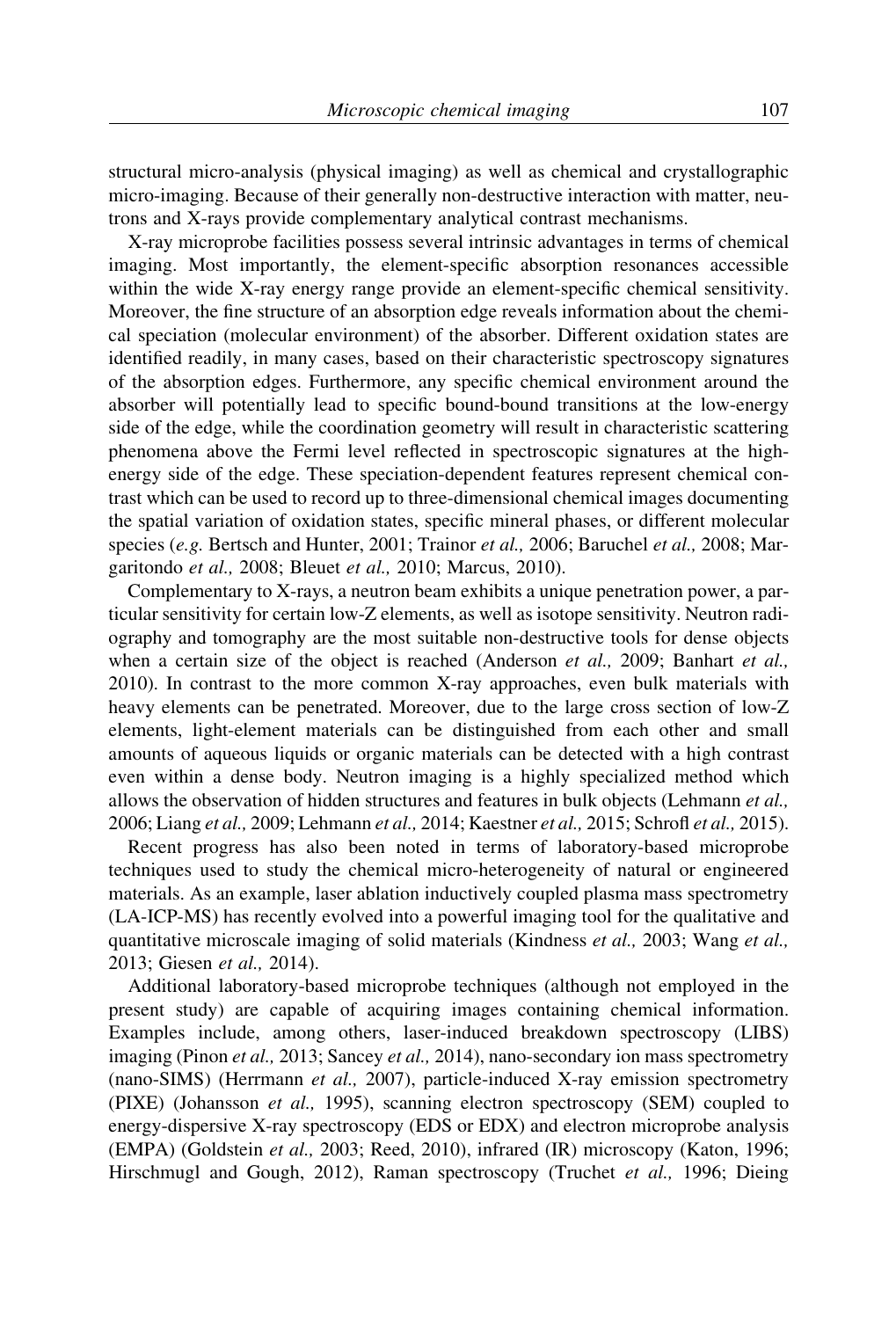et al., 2011), or X-ray photoelectron spectroscopy (XPS), also referred to as electron spectroscopy for chemical analysis (ESCA) (Gunther *et al.*, 2002; Hercules, 2004; Artyushkova, 2010; Hajati and Tougaard 2010).

# 3. Chemical imaging of ion mobility in tight formations

Combining microprobe techniques allows us to characterize the physical structure and chemical nature of a given heterogeneous porous medium, e.g. a tight clay formation. At the same time, chemical images documenting the evolution of reactive transport plumes spreading in the heterogeneous structure are obtained. Consequently, the relation between the heterogeneities observed and the expression of the reactive transport pattern can be established. In the present illustrative overview, the reactive transport of Cs in natural Opalinus Clay rock material will serve as an expounding scientific application. Opalinus Clay rock, which originated from marine Jurassic sediments, is a physically and chemically heterogeneous porous medium. Several European countries are currently evaluating similar tight argillaceous formations as potential host rocks and natural barrier systems in the context of nuclear-waste disposal (ANDRA, 2001; ONDRAF/NIRAS 2001; NAGRA, 2002).

To start, a first set of data will address the cases of one and two-dimensional microscopic images of reactive transport pattern. The data are related to a field-scale migration experiment conducted at the Mont Terri underground rock laboratory located in the northwestern part of Switzerland (http://www.mont-terri.ch/; Thury and Bossart, 1999; Bossart and Thury, 2007). A long-term diffusion experiment (DI-A) was performed at the underground site (Wersin et al., 2004). Solutions containing multiple tracers were injected into a borehole. Tracers were allowed to migrate into the host rock for  $\sim$  1 y. As a special feature compared to other field-scale tracer injection experiments, an over-core was excavated after completion of the injection part of the experiment. Several secondary (experimental) drill cores have been extracted from the over-core in a direction perpendicular to the injection borehole. This procedure provides direct access to multi-dimensional information from within the porous medium. Detailed information related to the migration experiment (and follow-up experiments) as well as the over-coring procedure can be found elsewhere (Wersin *et al.*, 2004, 2008; Gimmi et al., 2014).

### 3.1. One-dimensional reactive transport pattern

A typical diamond wire-cut section of a secondary drill-core is depicted in Figure 1a. The interface between the quartz-filled injection borehole (left side) and the rock matrix is clearly visible. At first, synchrotron-based microscopic X-ray fluorescence (micro-XRF) and LA-ICP-MS were employed to record one-dimensional line scans. The Cs concentration profiles deduced from selected line scans along the direction of migration are depicted in Figure 1b in a semi-logarithmic representation. The plateau region (up to a migration distance of  $\sim$  15 mm) adjacent to the injection borehole as well as the forefront of the diffusion front reaching into the pristine rock material is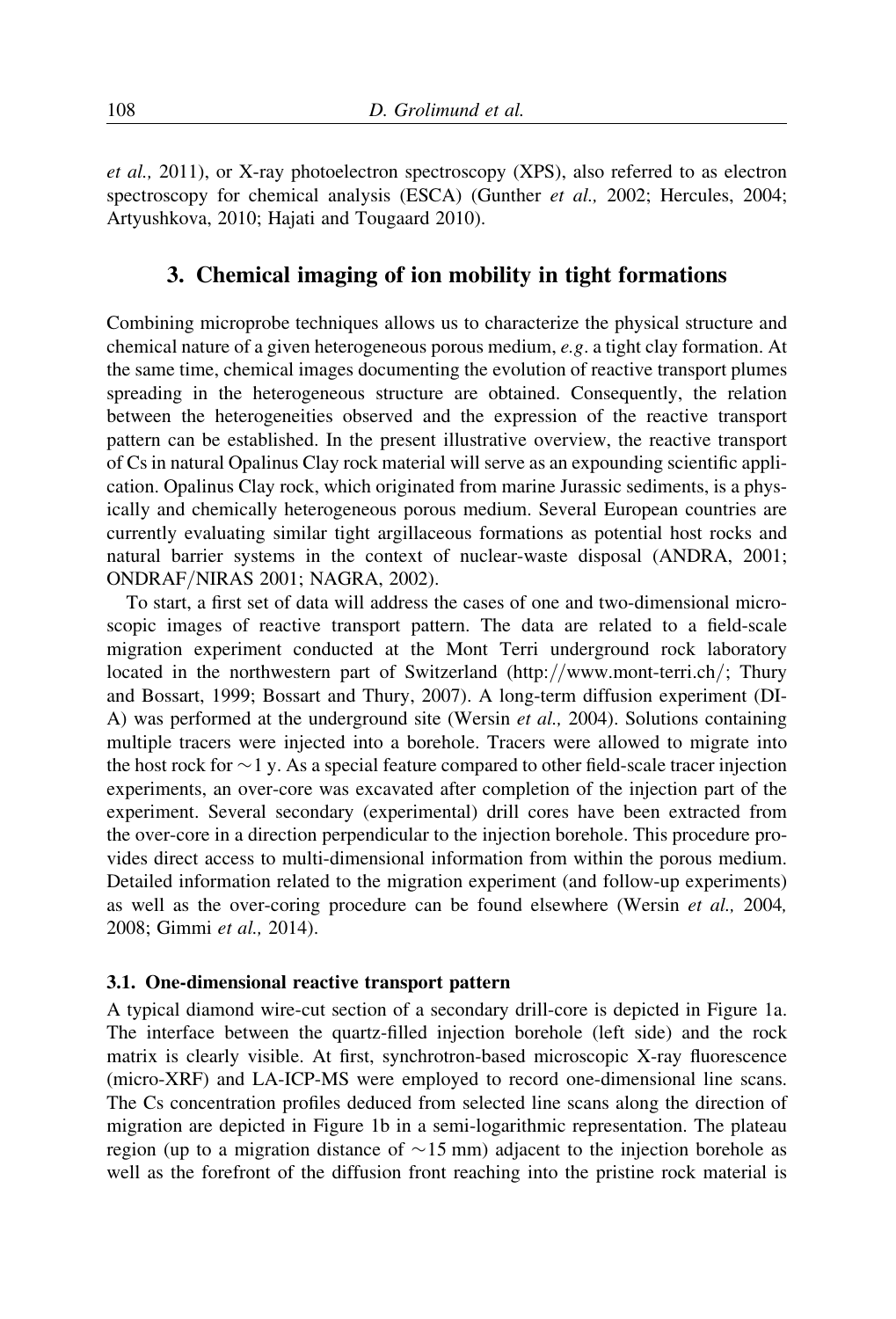readily apparent. Accordingly, Cs diffused  $\sim$  20 mm into the rock material during the migration period of  $\sim$ 12 months. Both techniques, micro-XRF and LA-ICP-MS, yielded results which are in close agreement. The 'apparent' noise in the Cs diffusion profiles corresponds to reproducible variations in the local Cs concentrations arising from the chemical micro-heterogeneity of the Opalinus Clay rock. The deflections from the mean value of the diffusion profile are not single-point noise, but systematic drops and rises with typical widths of a few tens of micrometers (a detailed illustration was given by Wang et al., 2011). The observed minor deviations between the two independent micro-analytical techniques are mainly due to a spatial offset of the two reported line scans by  $\sim$  25  $\mu$ m as well as by differences in the extension of the microscopic measurement voxels (micrometric differences in spot sizes and probing depths for LA-ICP-MS and synchrotron micro-XRF). Nevertheless, the close



Figure 1. One-dimensional analysis of the reactive solute transport of Cs in Opalinus Clay rock: (a) Image of the borehole–clay rock interface section. The location of the onedimensional line scans is indicated. (b) Cesium diffusion profile in semi-logarithmic representation as measured by micro-XRF and LA-ICP-MS.

spatial correlation of the 'spike pattern' obtained using the two independent analytical techniques provided further evidence of the systematic (i.e. geochemically induced) nature of the Cs-concentration variations. The strong impact of the local geochemical characteristics of the porous medium on the reactive transport pattern is further substantiated by the concurrent concentration modulations observed for several major elements such as calcium (Ca), iron (Fe), or potassium (K) (Wang *et al.*, 2011, 2012; see also below).

#### 3.2. Two-dimensional reactive transport pattern

A further improved understanding of the relationship between local geochemistry and reactive transport pattern can be gained by extending the analysis from one to two dimensions. Examples of two-dimensional chemical images are depicted in Figures 2b– f for selected elements including Cs. These extended maps were recorded at the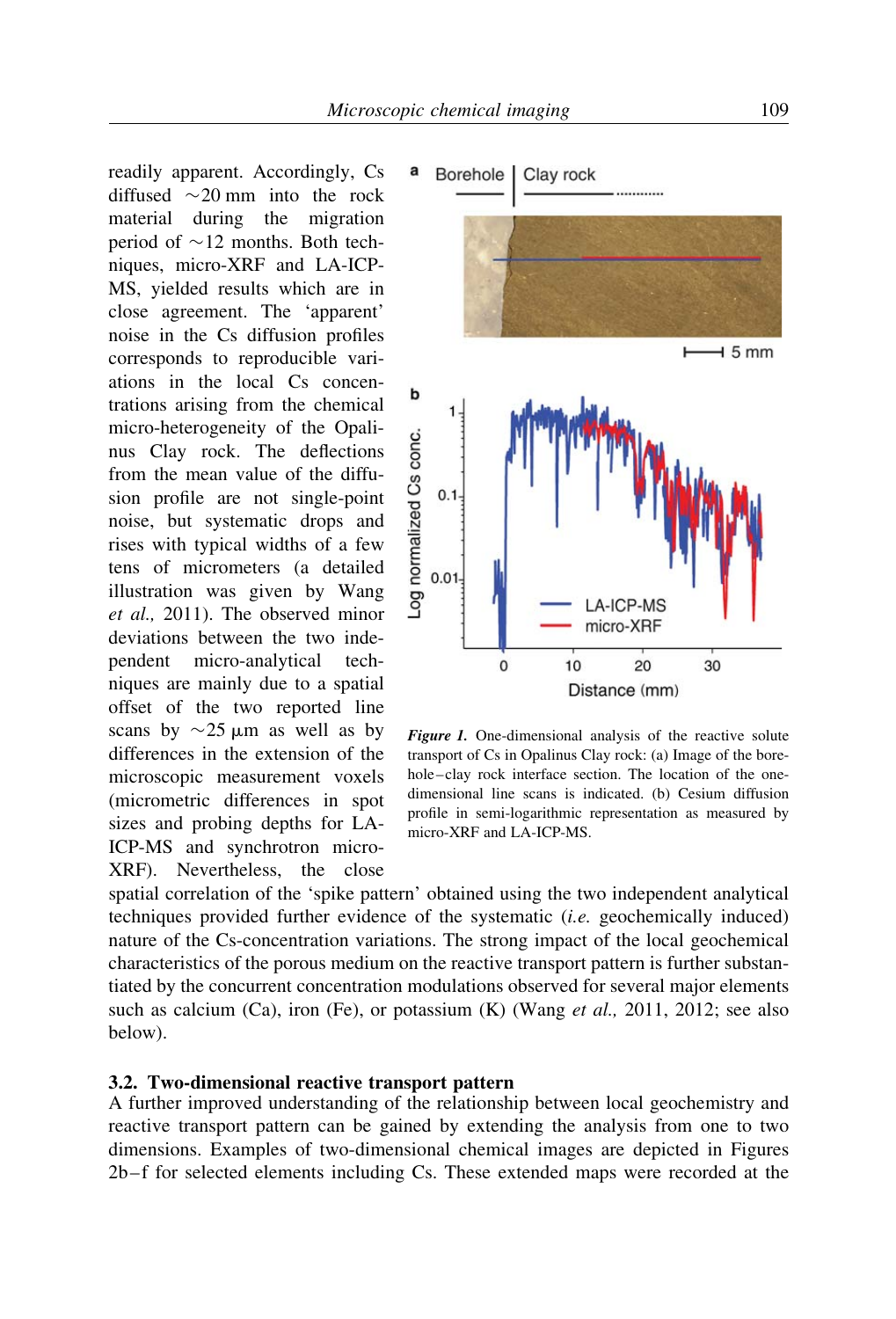

Figure 2. Two-dimensional reactive solute transport of Cs in Opalinus Clay rock: (a) Image of a section of the borehole-clay rock interface. The location of the two-dimensional chemical images is indicated.  $(b-f)$  Chemical images recorded at the forefront of the diffusion depicting semiquantitatively the local concentration of Ca, Fe, K, Ti, and Cs, respectively; the images represent relative concentrations. The microscopic geochemical heterogeneity and pronounced elemental correlations are observed readily. The square in part f indicates the location of the high-resolution image shown in Figure 3.

front of the diffusion profile. The combined consideration of elemental distribution maps yields basic information about the composition and related structure of the tight clay formation. Distinct distribution patterns were established for all the elements investigated (Figure 2). Two major types of domains were observed. Calcium-rich patches were found within a material rich in Ti and K (but also Si and Al among others; data not shown). The domain features observed exhibited a characteristic length scale in the order of  $100 \mu m$ . The different domains are separated by sharp boundaries. As can be seen from the high-resolution maps depicted in Figure 3, the different elemental concentrations are changing by about one order of magnitude within a few micrometers at the boundaries. Element concentrations within each distinct domain are rather homogeneous. The distribution pattern for Ti is slightly different. An elevated, but rather constant, Ti background concentration was detected and is studded with local maxima ('titanium hot spots') which are  $\langle \sim 20 \text{ }\mu \text{m}$  across.

Elemental micro-analysis (micro-XRF) can be complemented by information about the presence and distribution of crystalline phases provided by spatially resolved micro X-ray diffraction (micro-XRD). Analysis of comparable Opalinus Clay rock samples by microscopic diffraction imaging with simultaneous micro-XRF microscopy revealed characteristic distributions of mineral phases congruent with the element pattern observed using micro-XRF: Ca-rich domains exhibited predominant calcium carbonate  $(CaCO<sub>3</sub>)$ , calcite form) while in the regions of enhanced Ti and K, clay minerals, especially illite, are localized. Relating the sampling voxel size (a few  $\mu$ m<sup>3</sup>) to the number of XRD reflection spots observed, a broad size distribution of the calcite single crystals covering the range up to micrometer(s) can be established. The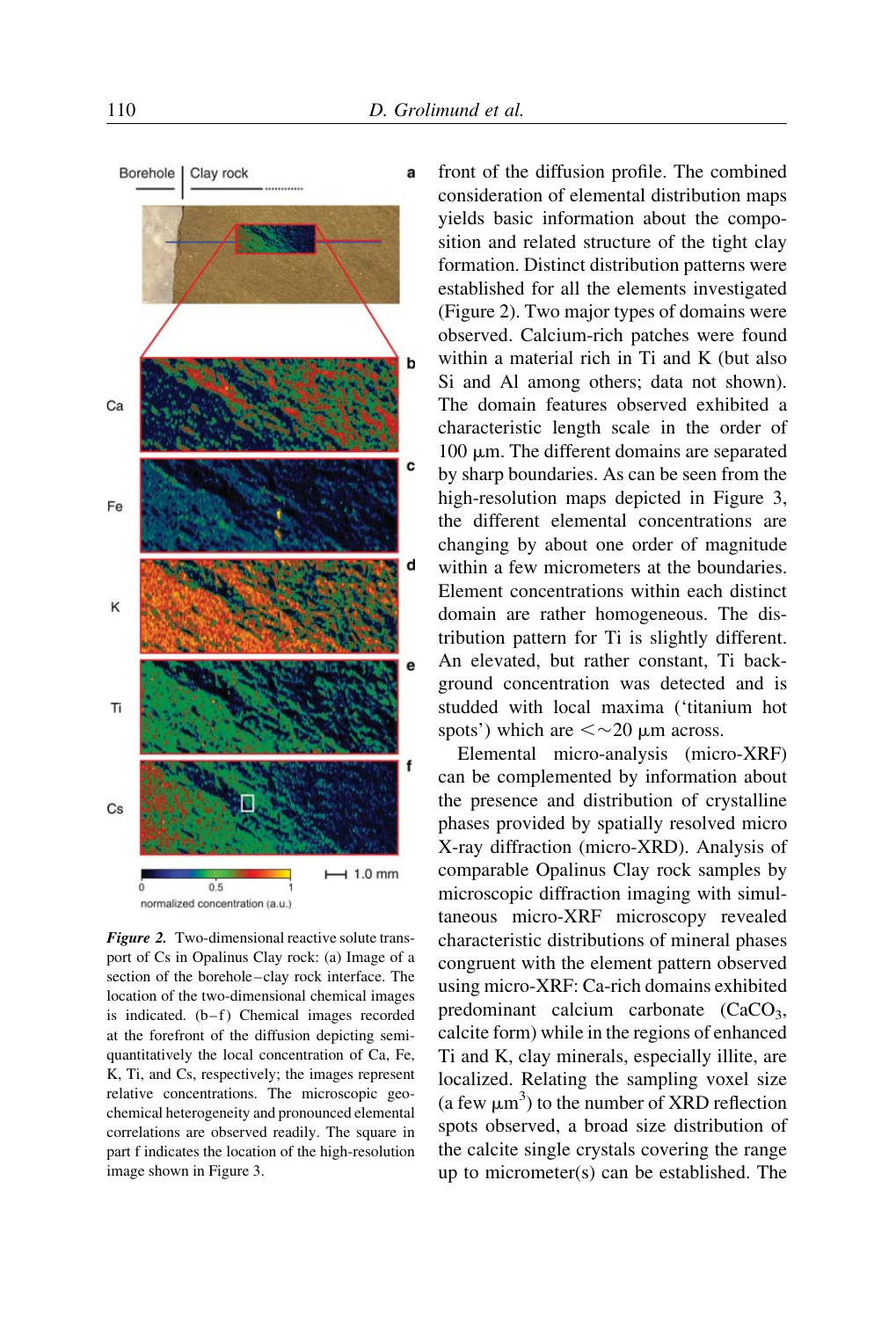

Figure 3. High-resolution image of part of Figure 2 detailing the geochemical heterogeneity expressed by micro-domains and sharp domain boundaries. Relative concentrations are shown.

individual calcite single crystallites are considerably smaller than the local dimension of the Ca-rich domain. In addition, the Fe-rich hot spots are identified as nano- and microcrystalline pyrite conglomerates. Based on the characteristics of the elemental distributions maps in combination with the XRD-based phase identification, the host-rock materials are said to correspond to a complex mineral composite with an interlinked three-dimensional network structure. Calcite-dominated domains are embedded in a surrounding clay-rich matrix. Subsequent three-dimensional analysis by synchrotron-based micro-tomography confirmed experimentally the proposed three-dimensional network structure (see below).

In Figure 2f the diffusion front of Cs is clearly visible. The observed migration pattern is clearly controlled by the chemical heterogeneity of the rock material. Comparing the Cs pattern to the distribution of other elements reveals pronounced correlations and anti-correlations, respectively. Positive correlations between Cs and K as well as Cs and the diffuse Ti background can be established; Cs and Ca, on the other hand, are anti-correlated. Similarly, the pyrite phases, commonly among the most reactive phases in subsurface porous media, seem to play a negligible role in terms of the retention of Cs within the Opalinus Clay rock. Enhanced Cs levels cannot be established within, at the interface with, or close to the pyrite clusters.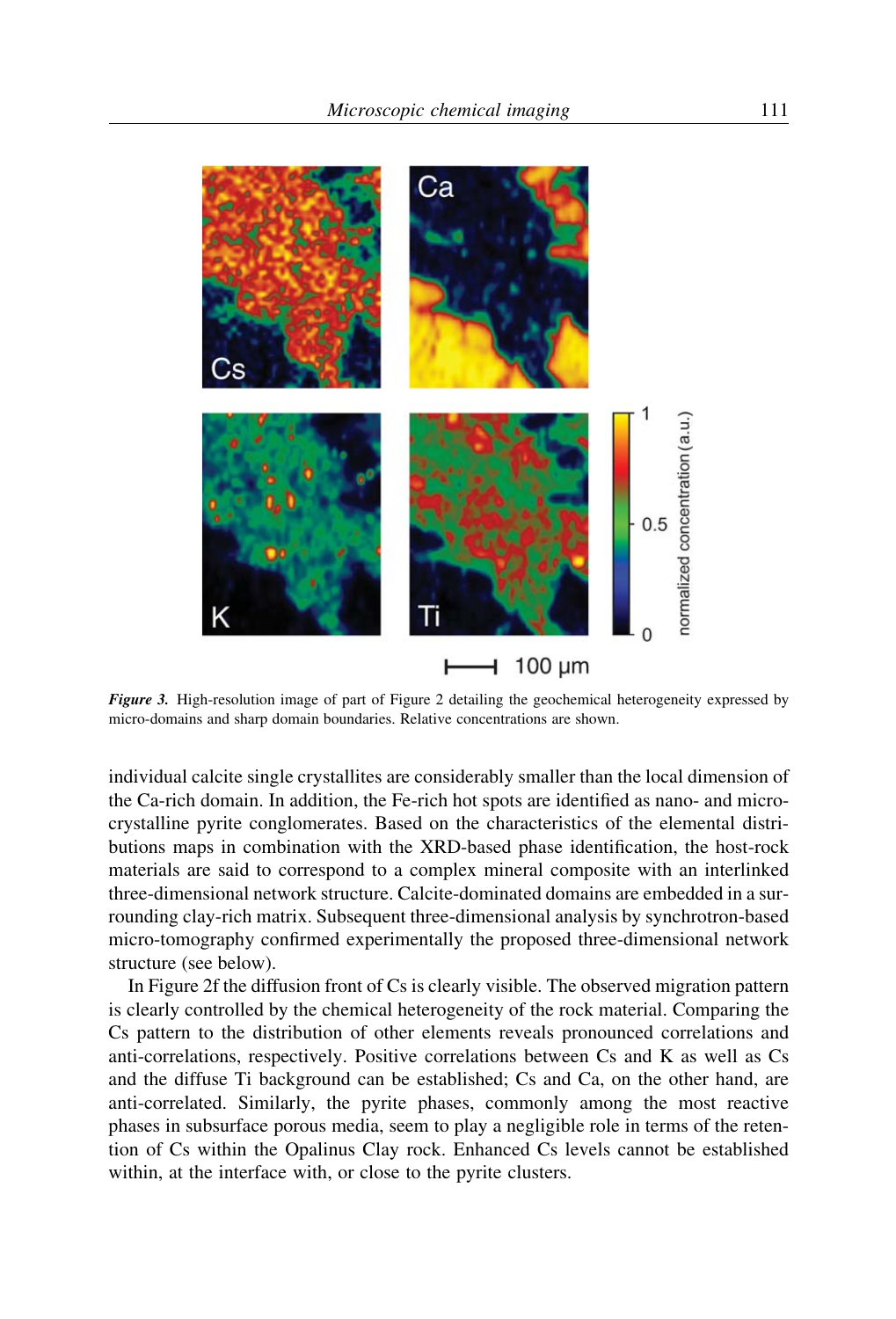The observation of distinguished correlations between the spatial distribution of Cs and the distribution pattern of major or trace constituent elements of the Opalinus Clay rock material yields important information regarding the identification of the reactive solid phase(s) controlling the retardation of Cs. Two types of domains, calcite- and pyrite-dominated, have the lowest local Cs concentrations and are, therefore, not involved in Cs retention processes (Figures 2, 3). This chemical passivity observed in situ within domains of the porous medium could be induced by different causes. First, the materials present within these domains can indeed be chemically inert, at least regarding geochemical reactions relevant to the chemistry of Cs. Note, however, the same materials can potentially exhibit a pronounced chemical reactivity in relation to other chemical species (e.g. the pyrite domains and redox-sensitive tracers). Second, reactions can be rather slow, and controlled kinetically, and yet not express a detectable build-up of reaction products despite the reaction time of  $>12$  months. In general, reaction kinetics is a crucial factor in nearly all reactive-transport studies. The ability to record time series of undisturbed systems (see below) would be highly beneficial in tackling this important point. A third cause can be related to a constricted accessibility of the non-reactive domains. Domains can be excluded from the solute flow field, e.g. through the absence of porosity, surface passivation, or surface-coating phenomena. Microscopic chemical imaging can contribute to the resolution of the relevance of these potential causes. For the calcite domains, neither characteristic elemental patterns (by micro-XRF) nor crystalline phase distributions (by micro-XRD) are observed systematically at the domain boundaries. Consequently, surface passivation or coating phenomena can be ruled out. In the case of pyrite, however, combined micro-XRF and micro-XRD with high spatial resolution revealed the characteristic embedding of clusters of pyrite (micrometers long) within a cementing calcite matrix. This observation is consistent with results obtained by electron microscopy (Mäder and Mazurek, 1998; Fernández et al., 1999; Pearson et al., 2003; Lerouge et al., 2011). The reactivity of pyrite may indeed be limited because of these coatings. The absence of, or extremely low, porosity can only be expected in the case of the domains being large single crystals. Chemical imaging by micro-XRD showed the mean single-crystal size distribution for the calcite to be significantly less than the typical extension of the non-reactive domains (compare the structural imaging results obtained by 'conventional' absorption contrast tomography, discussed below). In addition, for highly reactive, but non-porous grains, reactions should take place at least at the outer surface resulting in a characteristic shell-like chemical pattern. In the present system, however, the micro-XRF two-dimensional imaging has not revealed an elevated Cs concentration at the interfaces, or in the closer vicinity of the non-reactive domains. To obtain further evidence of the potential role of restricted accessibility of domains, the local effective diffusivity within and across the non-reactive (and the reactive) domains can be investigated itself by two approaches.

The first strategy corresponds to an indirect local measurement by analyzing physically the local porosity, e.g. by Focused Ion Beam (FIB) tomography or high-resolution X-ray-based tomography techniques (Keller et al., 2011; Houben et al., 2013; Noiriel, 2015). The second approach is again based on direct imaging of chemical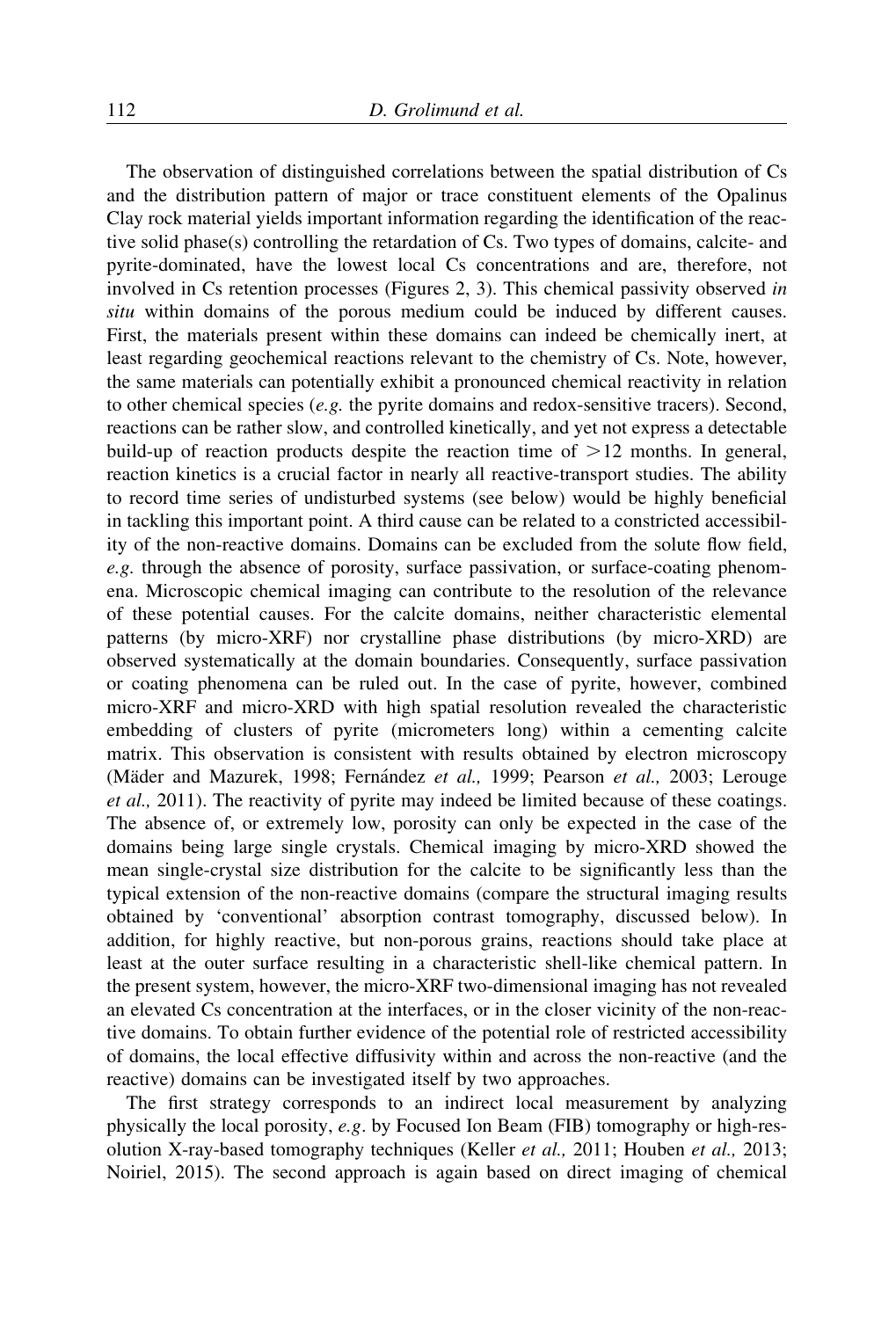species. Corresponding opportunities include the spatially resolved analysis of inert tracers, or the direct analysis of the mobility of the pore water  $(e, g)$ . by neutron techniques, see more below). All of the complementary information available in this case indicates that the calcite and the pyrite domains are part of the flow field but chemically inert with respect to Cs retention.

On the other hand, the Cs distribution pattern is almost identical to the distribution patterns of K or Ti. The local concentration measured within these domains is largely enhanced compared to values estimated based on the injected tracer concentration and typical porosities commonly measured for Opalinus Clay rock materials. Such a local enrichment can only be rationalized based on chemical reactivity in this domain. Based on the microscopic XRF and XRD results, one can speculate that either a K-rich clay mineral (e.g. illite, present at levels up to 30 wt.% in Opalinus Clay rock) or another (amorphous) phase associated with the clay material,  $e.g.$  an amorphous titanium oxide surface coating, is the most reactive phase with respect to Cs uptake. The association between Ti and clay minerals clearly results in a strong spatial correlation between Ti and indicator elements for clay minerals such as K. As the size of these reactivity domains (Johnston, 2010) is smaller than the probing X-ray beam (a few  $\mu$ m<sup>2</sup>), final identification of the reactive phase cannot be obtained solely based on elemental correlations. Molecular-level information regarding the speciation of Cs retained in the Opalinus Clay rock is required.

Knowledge of the molecular environment around Cs, its coordination and bonding, can be extended by means of spectroscopic techniques. X-ray absorption spectroscopy (XAS) represents a prominent and powerful example of such a spectroscopic tool (for an introduction and further details see Teo, 1986; Koningsberger and Prins, 1988; Bunker, 2010; Henderson et al., 2014; Newville, 2014). In the present system, X-ray absorption spectroscopy provided convincing evidence that intercalation ('trapping') of Cs into clay interlayer spaces was the dominant retention mechanism (Wang et al., 2011). The spectroscopic signatures observed are inconsistent with outer-sphere sorption complexes and aqueous complexes, but at the same time, a direct covalent chemical bonding of Cs to a solid surface  $(e, g, \text{clay}, \text{pyrite})$  can also be ruled out. Similarly, the possibility of incorporation of Cs in a secondary phase by precipitation can also be rejected based on the spectroscopic results. However, the observed characteristic distortion of the first coordination sphere around Cs, a splitting of the nearest coordination sphere into two distinct pairs of  $O$ –Cs bonding distances (Wang *et al.*, 2011), would be expected for Cs intercalation into clay interlayers as shown by experiments (Bostick et al., 2002) and computational analysis (Smith, 1998; Sutton and Sposito, 2001, 2002; Nakano et al., 2003).

Although not directly applicable in the present case of Cs retention in Opalinus Clay rock, note again the value of combining X-ray absorption spectroscopy and microscopic imaging ( $=$  spectromicroscopy) (Ade *et al.*, 1992; Sutton *et al.*, 1995; Grolimund *et al.*, 2004). The fine structure of an absorption edge reveals a variety of information about the molecular and electronic structure of the absorber atom. The differences in the spectroscopic signatures of different chemical species represent chemical contrast which can be used to record two- (maybe even three-) dimensional images depicting chemical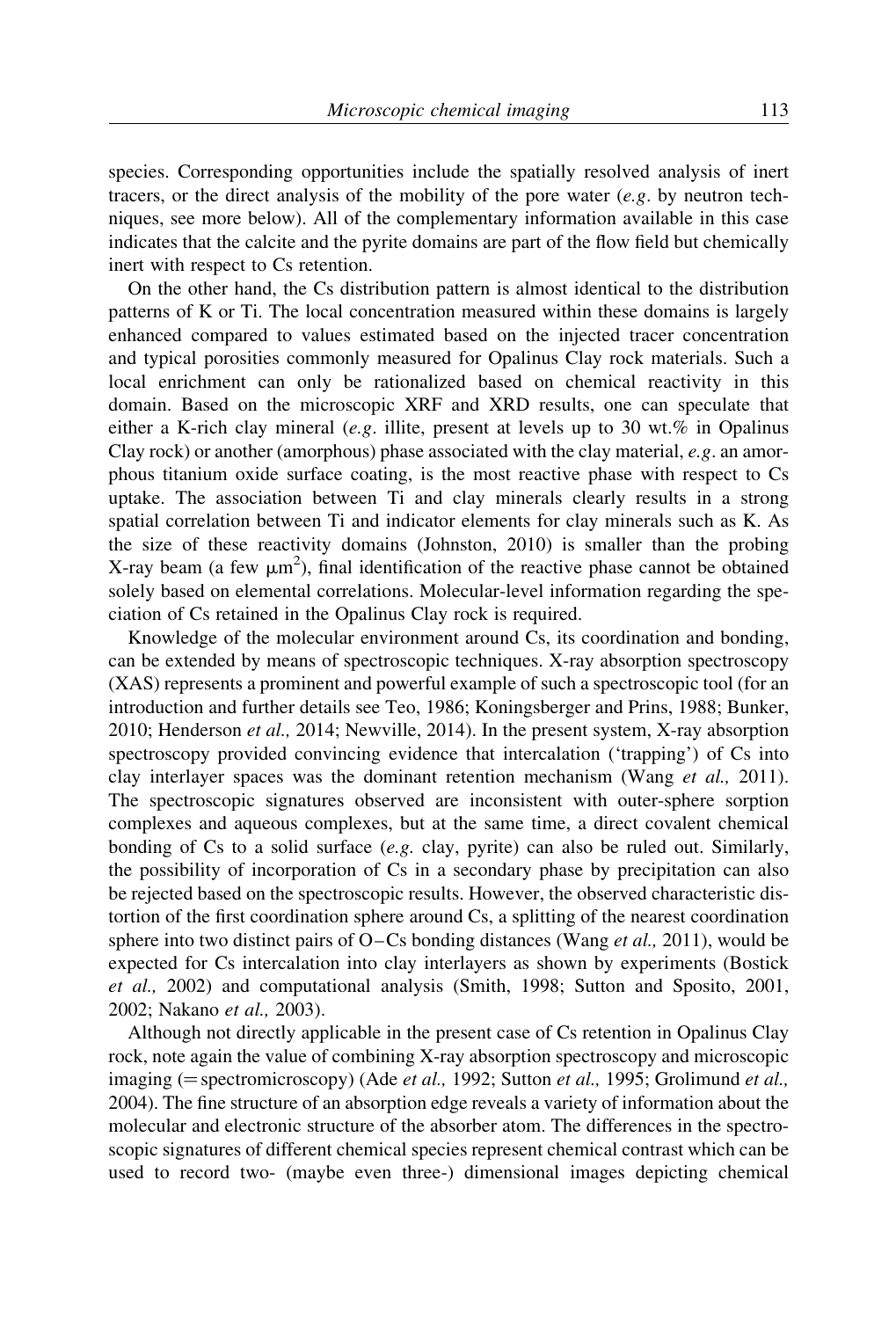information such as oxidation states, mineral phases, or different molecular species (Pickering et al., 2000; Rau et al., 2003; Grolimund et al., 2004; Kemner et al., 2004; Mayhew et al., 2011; Meirer et al., 2011; Grafe et al., 2014).

#### 3.3. Three-dimensional reactive transport pattern

As documented above, the two-dimensional chemical imaging has clearly demonstrated its unique potential to elaborate heterogeneity-reactivity relationships. Two main limitations remain, however. First, the methodological concepts commonly involve sample sectioning, making the sample preparation step of the investigation destructive in terms of system integrity. Repeated in situ investigations of the very same system are, therefore, precluded. Second, two-dimensional analysis cannot provide information regarding the interconnection of heterogeneities (e.g. cracks, chemical domains,  $etc.$ ). Considering reactive transport in three-dimensional systems, however, these interconnections are among the most critical factors determining transport patterns. Both limitations can be eliminated by non-destructive, full three-dimensional physical and chemical imaging. X-ray as well as neutron techniques can be considered as being non-destructive and non-invasive. Consequently, corresponding three-dimensional, tomographic methods have been developed and are 'routinely' available (Bleuet et al., 2010). This is primarily true for physical analysis, methodological concepts delivering chemical information in three-dimensional space have only recently been emerging (Tsuchiyama et al., 2005; Ludwig et al., 2010; Sakdinawat and Attwood, 2010; King et al., 2014).

Using this chemical tomographic approach, the three-dimensional distribution of a given element can be obtained by element-specific tomography, also referred to as absorption edge difference tomography (Tsuchiyama et al., 2005; Gualda et al., 2010). The underlying concept is illustrated in Figure 4. The energy tunability of the X-ray radiation delivered at synchrotron facilities allows the recording of tomograms at particular energies. Most interesting are couples of tomograms collected just below and above the specific absorption edge of an element of interest. In the example shown in Figure 4a, two types of Cs absorption edges, recorded with different spectral resolutions, are shown. Employing a double crystal spectrometer, in the present case equipped with Si(311) crystals, provides high spectral resolution (narrow bandpass), while a larger photon flux can be obtained using a multilayer monochromator, although at the penalty of a lower spectral resolution. As tomographic investigations are generally photon flux limited, a broad bandpass, high flux, but lower spectral resolution configuration is commonly preferred. Despite the reduced spectral resolution, the chemical contrast is not substantially affected as long as no other elemental edge falls within the energy difference window used. Across its absorption edge towards higher energies, the resonating element reveals an increase in the X-ray absorption coefficient, while all other elements exhibit a much smaller decrease in their cross sections over the energy interval probed. Consequently, the observation of voxels with elevated local absorption coefficients in the high-energy tomogram as compared to the low-energy tomogram points directly to the presence of element(s) exhibiting absorption resonances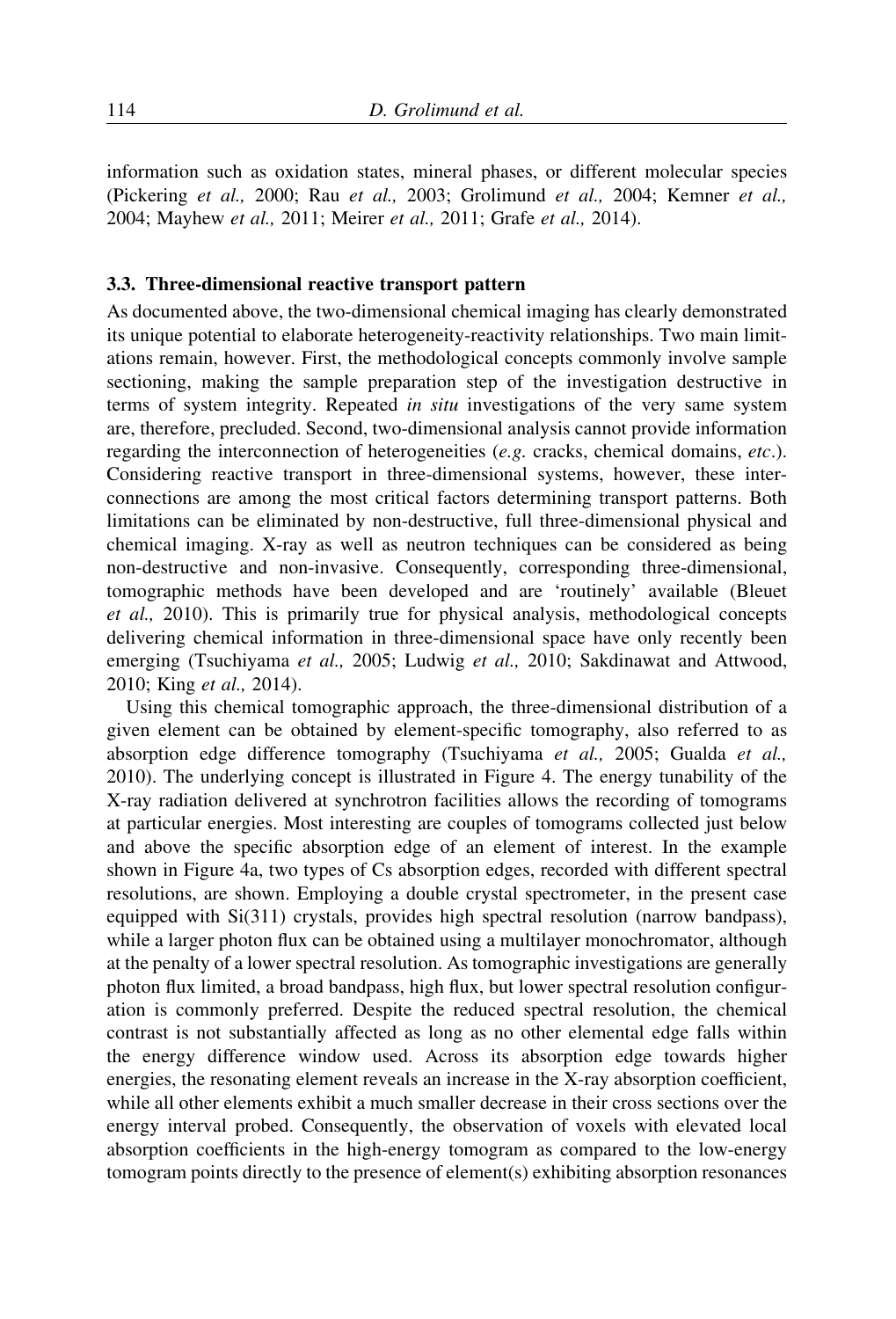

Figure 4. Absorption edge contrast tomography of an Opalinus Clay rock pillar after Cs in-diffusion: (a) Cs K-edge absorption spectrum recorded with a high flux, broad bandwidth multilayer monochromator compared to a spectrum collected using a double crystal monochromator equipped with Si(311) crystals providing high spectral resolution. (b) Two horizontal slices corresponding to identical volumes of the sample reconstructed from tomograms recorded above and below the Cs K-edge. (c) Semi-quantitative local Cs concentration.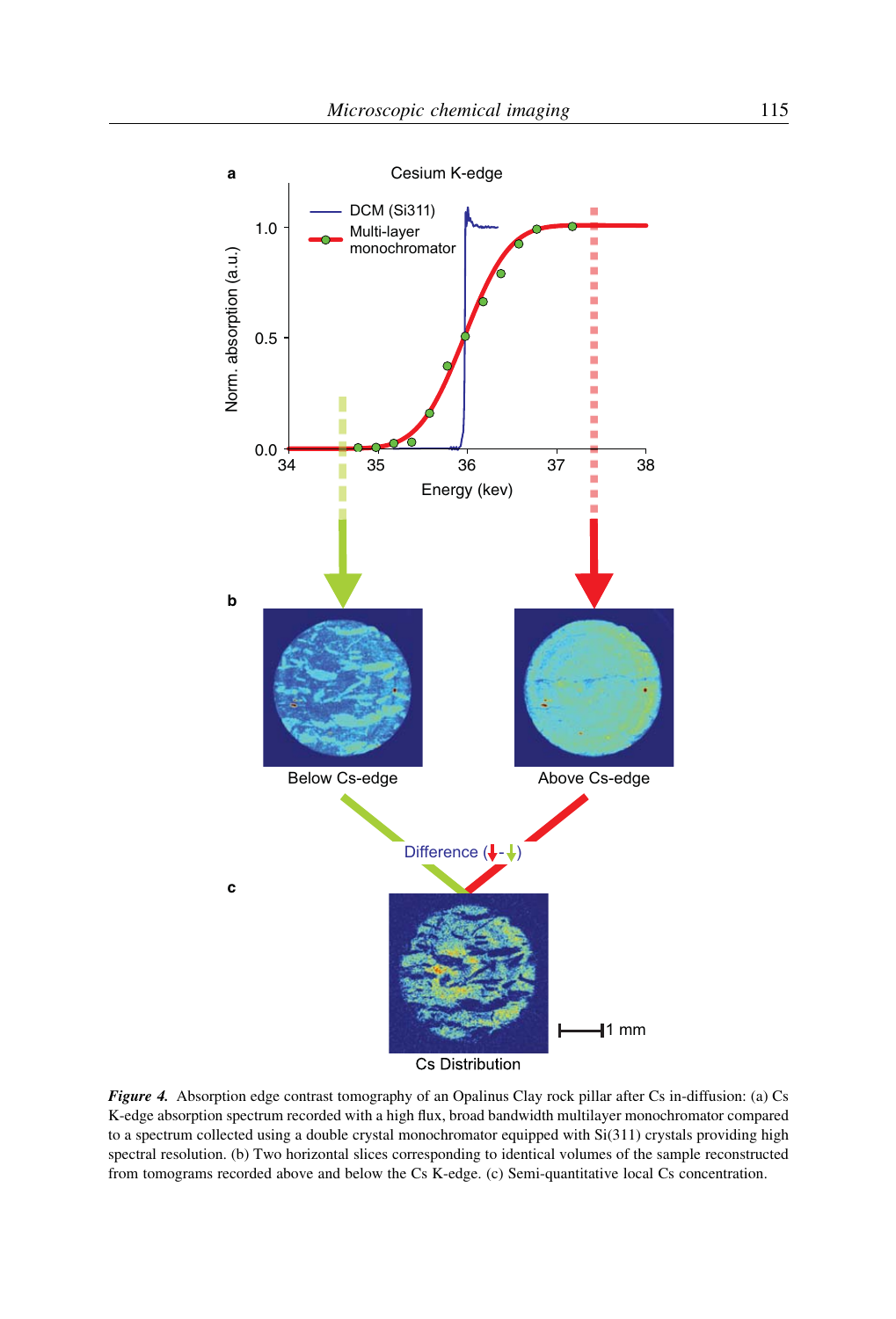in the energy interval probed. Even in the case of complex and heterogeneous structures, the local 'intensity' differences in such pairs of tomograms can, as a first approximation, be attributed solely to the local concentration of the absorbing element.

The absorption-edge difference tomography described was employed to investigate the in situ three-dimensional elemental distribution of Cs after in-diffusion into a confined cylindrical Opalinus Clay rock sample. The resulting effect in absorption contrast across the Cs K-edge is illustrated in Figure 4b depicting corresponding reconstructions of horizontal tomographic slices at identical height of the cylindrical sample. The left image corresponds to a slice collected using X-ray photons with an energy lower than the Cs K-edge, while the right image depicts the identical volume slice as 'seen' with X-rays of an energy just above the Cs absorption edge. The difference in the local absorption coefficients observed in these two reconstructions is shown in Figure 4c and is directly proportional to the local Cs concentration.

The spatial resolution of the tomographic data shown in Figure 4 is  $\sim$  3  $\mu$ m (pixel resolution). This resolution is definitely not the best figure of merit of modern X-ray tomography instrumentation and methodologies (Kanitpanyacharoen et al., 2013; Bonanno et al., 2015), but corresponds to a compromise among spatial resolution, data-collection time, and obtainable field of view. The selected resolution is, however, just about sufficient to identify potential transport relevant, micro-scale features such as grain coatings or secondary precipitations.

The reconstructed three-dimensional results of the entire volume are shown in Figures 5 and 6. To enhance the visibility of the complex three-dimensional features, Figure 5 accentuates vertical slices along the direction of migration, while in Figure 6 the corresponding horizontal cuts are emphasized. From the 'below-the-edge' tomogram, the physical structure can be deduced (Figures 5a,b and 6a,b). Three main components are readily apparent through three dominant contrast levels. The investigated Opalinus Clay rock sample does indeed exhibit an interlinked three-dimensional network structure. This finding, based on physical imaging of structural features, is consistent with the conclusions drawn from the two-dimensional chemical imaging presented above. The individual domains can be separated by segmentation. The extension in space of the individual domains is illustrated in Figures  $5c - e$  and  $6c - e$ . The chemical 'identities' of these components can be assigned based on complementary chemical microprobe analysis (micro-XRF, micro-XRD). Such chemical imaging work can be conducted either destructively by analyzing extracted thin sections prepared following final sample disintegration or in a non-destructive manner by probing the outer surface of the rock object. Furthermore, complementary chemical tomography methods such as micro-XRF tomography and micro-XRD tomography (Baruchel et al., 2008; Bleuet et al., 2010; de Jonge and Vogt 2010; Alvarez-Murga et al., 2012; King et al., 2014) can be applied to gain insights into the internal chemical properties. Based on such complementary physical and chemical analysis, the full three-dimensional structure and interconnections of the heterogeneous porous medium – in the present case calcium carbonate domains embedded in a surrounding clay-rich matrix – can be mapped and reproduced.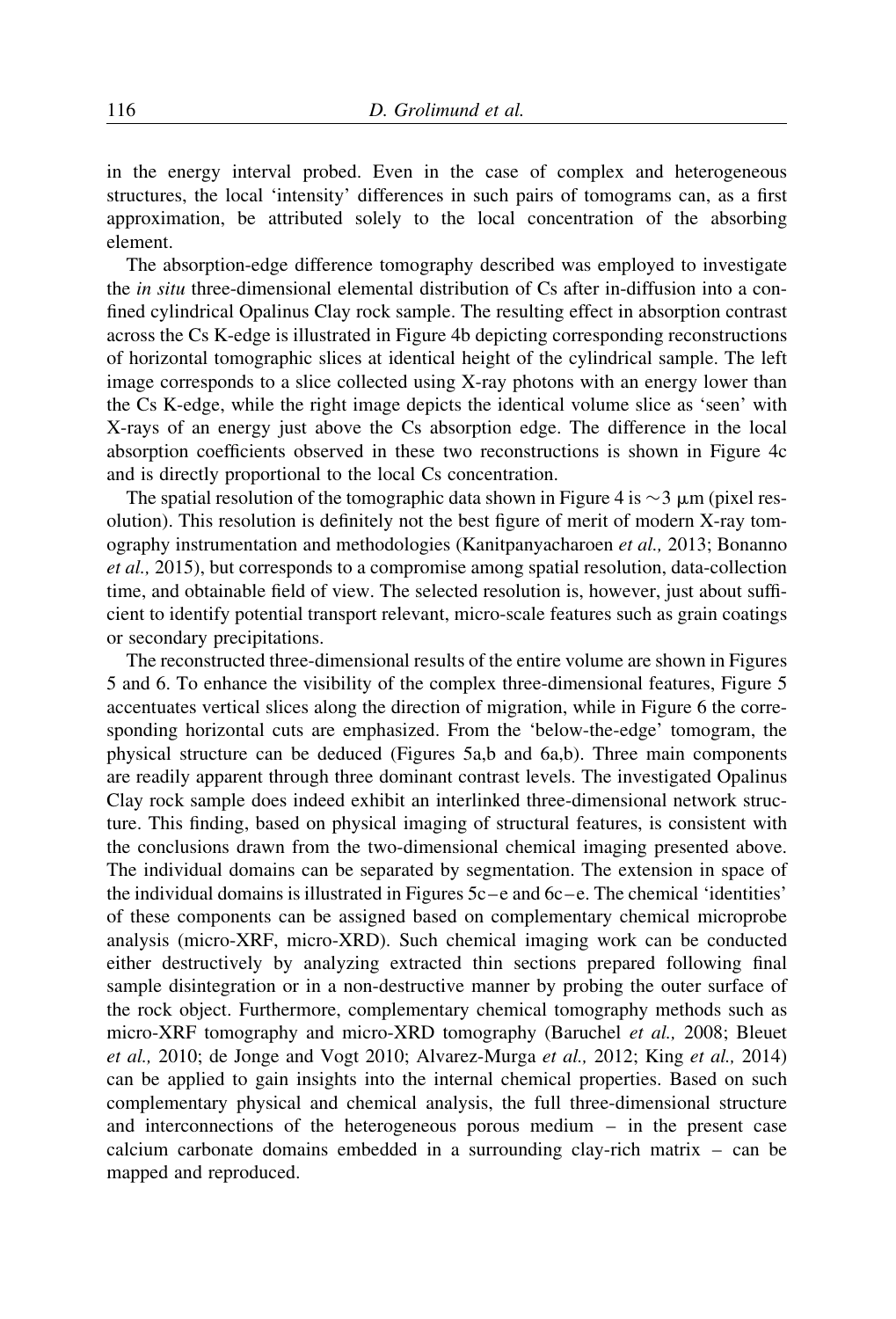

Figure 5. Three-dimensional visualization of undisturbed reactive solute transport pattern and geochemical heterogeneity in an Opalinus Clay rock sample. (a) Tomographic reconstruction based on absorption contrast. Three predominant constituents are observed. (b) Orthogonal vertical slices revealing the interior of the sample volume. (c-e) Representation of the individual components isolated by segmentation. The chemical nature of the components was assigned based on combined micro-XRF and micro-XRD results. (f) Three-dimensional visualization of the undisturbed reactive transport pattern of Cs developed after in-diffusion obtained by absorption-edge contrast tomography.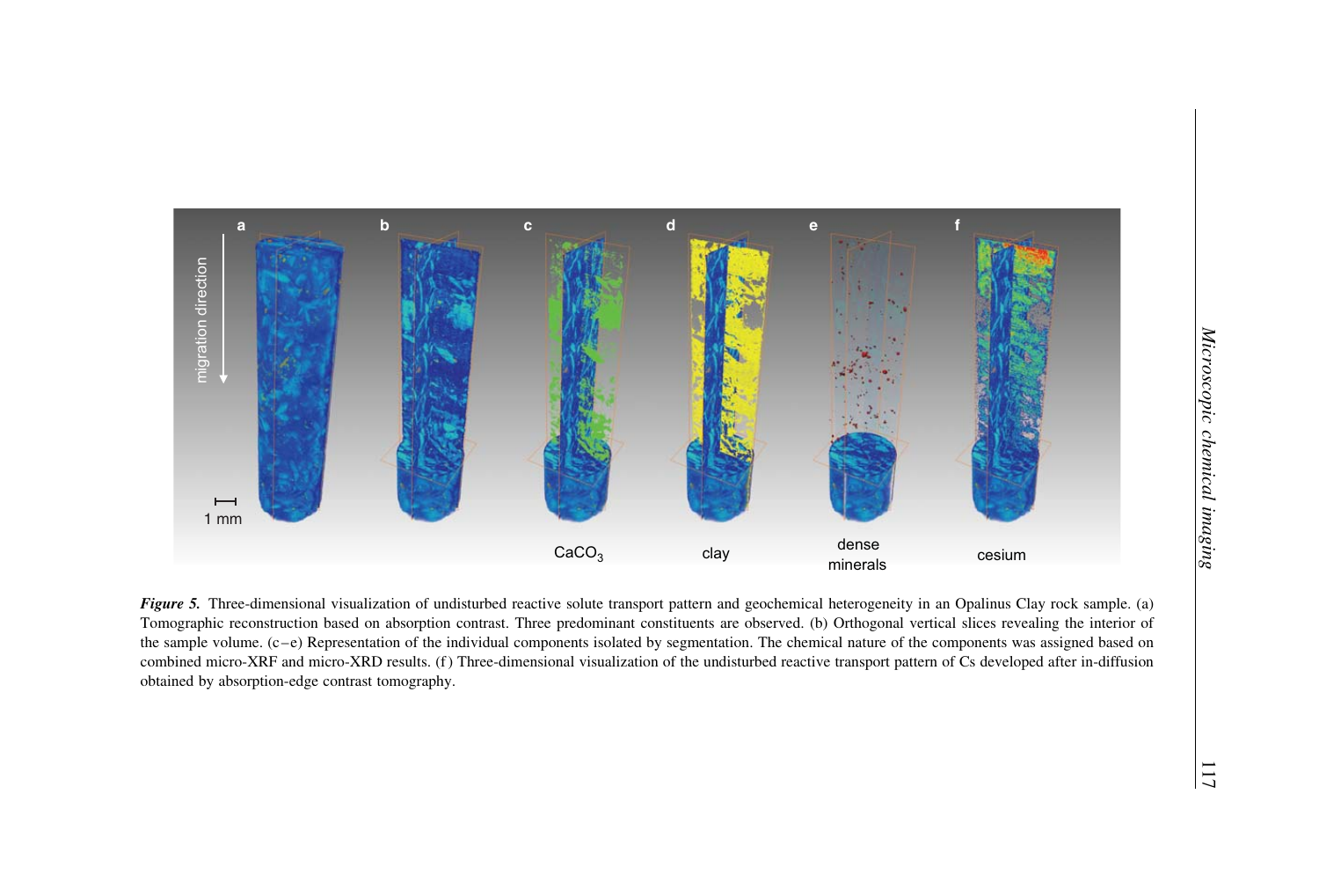

Figure 6. Three-dimensional visualization of undisturbed reactive solute transport pattern and geochemical heterogeneity in an Opalinus Clay rock sample. (a) Tomographic reconstruction based on absorption contrast. (b) Horizontal slices revealing the interior of the sample volume. (c–e) Representation of the individual components isolated by segmentation. (f) Three-dimensional visualization of the undisturbed reactive transport pattern of Cs developed after in-diffusion obtained by absorption-edge contrast tomography.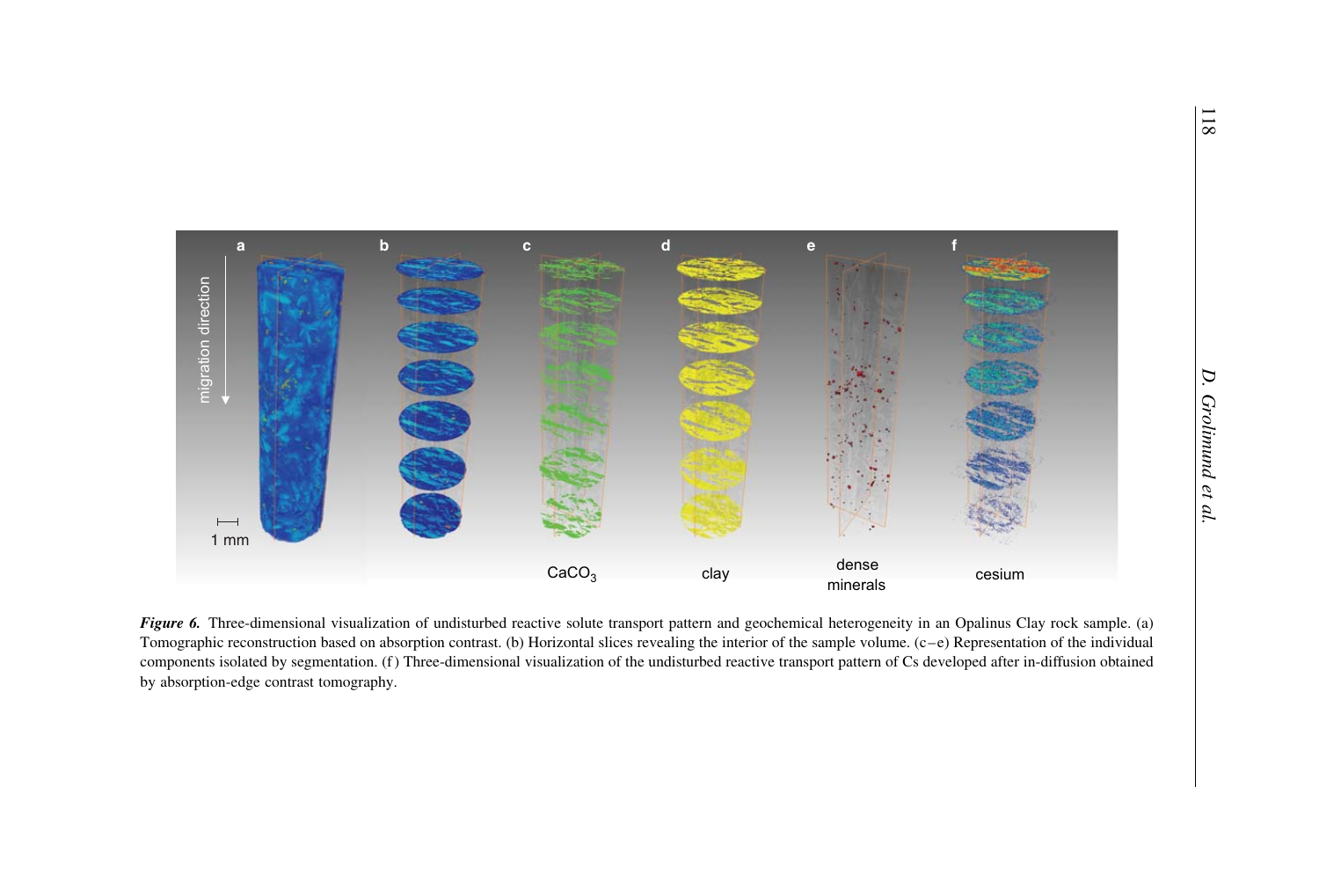Most important, however, the absorption edge difference tomogram yields the corresponding full three-dimensional Cs diffusion plume developed in this complex, heterogeneous clay formation (Figures 5f and 6f ). Considering first only a general view, the Cs distribution pattern shows a decreasing Cs concentration along the migration direction as one would expect for the case of in-diffusion (with constant Cs concentration at the boundary). However, analyzing the spatially resolved three-dimensional reactive transport pattern reveals several peculiarities. First, pronounced void volumes without detectable local Cs content are observed even close to the inlet boundary. Second, 'fingering' features are seen at the forefront of the diffusion front. Further, a close link between the geochemical heterogeneity (Figures 5c –e, 6c –e) and the reactive transport pattern (Figures 5f, 6f) can be recognized over the entire volume.

The data presented represent a rather unique insight into a reactive, undisturbed porous medium. This full three-dimensional, concurrent visualization of both a reactive solute transport pattern and the corresponding mineralogical micro-structures for the entire porous medium allows the user to relate local structural and chemical properties to the reactive transport pattern developed. Highly reactive components of the stationary phase can be identified and distinguished from inert materials. This represents a fundamental step toward clarification of the relevant chemical processes limiting the migration of hazardous substances.

The availability of such 'realistic' representations of the physical and chemical complexity allows the user to investigate the importance of (inevitable) simplifications and approximations implemented in reactive transport models. As an example, the relevance of artefacts introduced by applying a simple homogeneous and isotropic transport model to such a heterogeneous system can be analyzed by direct comparison to 'realworld observation.' The failure of homogeneous porous medium models to predict or simulate reactive transport experiments is addressed repeatedly in the literature  $(e.g.$ Van Loon and Jakob, 2005). The ability to represent the complexity of reactive transport systems with higher resolution and with additional dimensions opens up new opportunities to disentangle physical non-idealities such as variable local porosities and various chemical phenomena including reaction kinetics, sorption non-linearities, or competition effects.

# 4. Neutron imaging

Aside from the reactive stationary phase and the reactive solute, the mobile porewater is another key subject in terms of reactive (solute) transport. Clearly, the mobility of the porewater represents one of the most fundamental processes in the context of transport of chemicals in porous media. Motivated by its importance, a broad range of experimental approaches has been used to characterize the variability of local effective diffusivity (and connectivity) in heterogeneous materials. Approaches which are mostly indirect and based on pore-space analysis are considered, however (Keller et al., 2011; Houben et al., 2013).

The unique potential of neutron imaging (Anderson *et al.*, 2009) as a direct probe of solute mobility in a complex porous medium is shown by an investigation examining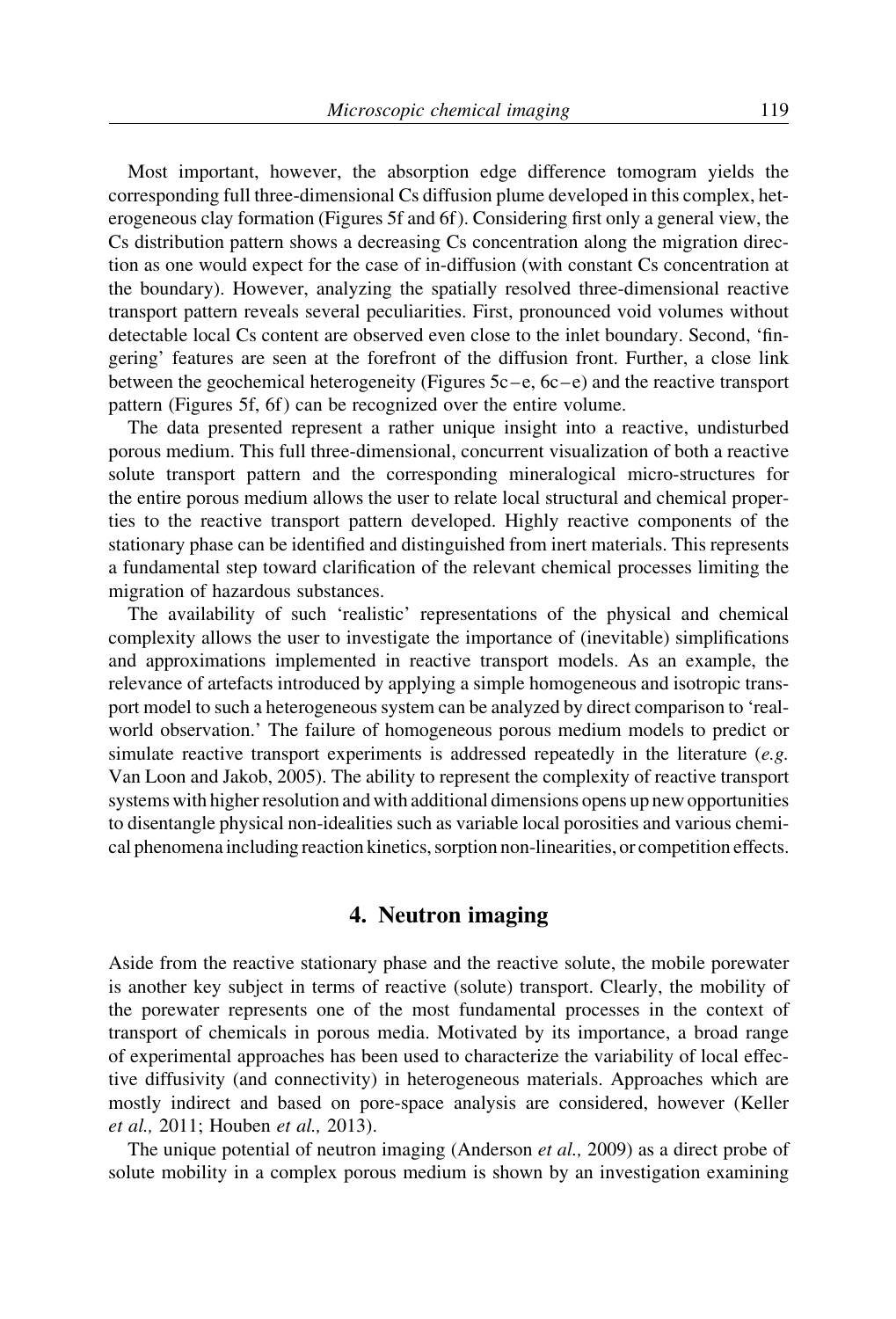the mobility of the mobile transport medium itself in a fully saturated tight formation. Based on its pronounced contrast toward hydrogen, neutron radiography can be used to visualize the diffusion of pore water even in saturated porous media. Diffusion properties of porewater within clay-rock material can be studied in situ by exchanging  $H_2O$ (light water) for its chemical analogue  $D_2O$  (heavy water). Hydrogen and deuterium have considerable differences in their neutron cross sections, providing a microscopic isotope contrast for imaging. Within a first series of experiments conducted at the cold neutron imaging beamline, ICON, at the Swiss spallation neutron source SINQ (Kaestner et al., 2011), the focus was on the impact of the anisotropy of the porous medium. Clay rocks are anisotropic materials due to sedimentation and compaction processes. To emphasize the effects of anisotropy, geochemically rather uniform subsamples of the Opalinus Clay rock material with well-defined bedding plane structures were used. The geometry of these subsamples were chosen such that the different orientations of the bedding planes were parallel to, perpendicular to, and tilted with respect to the direction of migration. A representation of the sample system is provided in Figure 7a by a neutron radiography image. On top of the confined Opalinus Clay rock cylinder, a head reservoir initially filled with  $D<sub>2</sub>O$  serves as a source for infiltration and replacement of the  $H_2O$  porewater initially present in the tight formation. To avoid evaporation during the experiment, the system has to be sealed.

The  $D_2O$  from the top reservoir diffuses into the porous medium replacing the  $H_2O$ dominated pore water. The diffusion of  $D<sub>2</sub>O$  into the clay stone sample can be followed directly by monitoring the local increase in neutron absorption in the rock material. At the same time, the reduction in the neutron contrast in the  $D_2O$  top reservoir observed



Figure 7. Isotopic imaging of the mobility of water in a saturated Opalinus Clay-rock sample by neutron radiography. (a) Neutron radiographic image depicting the sealed experimental sample system. (b-d) Isotopic contrast images after  $D_2O$  in-diffusion into three fully  $H_2O$ -saturated Opalinus Clay rock samples with bedding planes in different orientations. The effect of anisotropy is visible in the isotopic contrast images by the different shapes and position of the  $D_2O-H_2O$  exchange front (reflected by the positive isotope contrast given in blue). The geometrical orientation of the bedding planes is sketched at the base of each figure panel.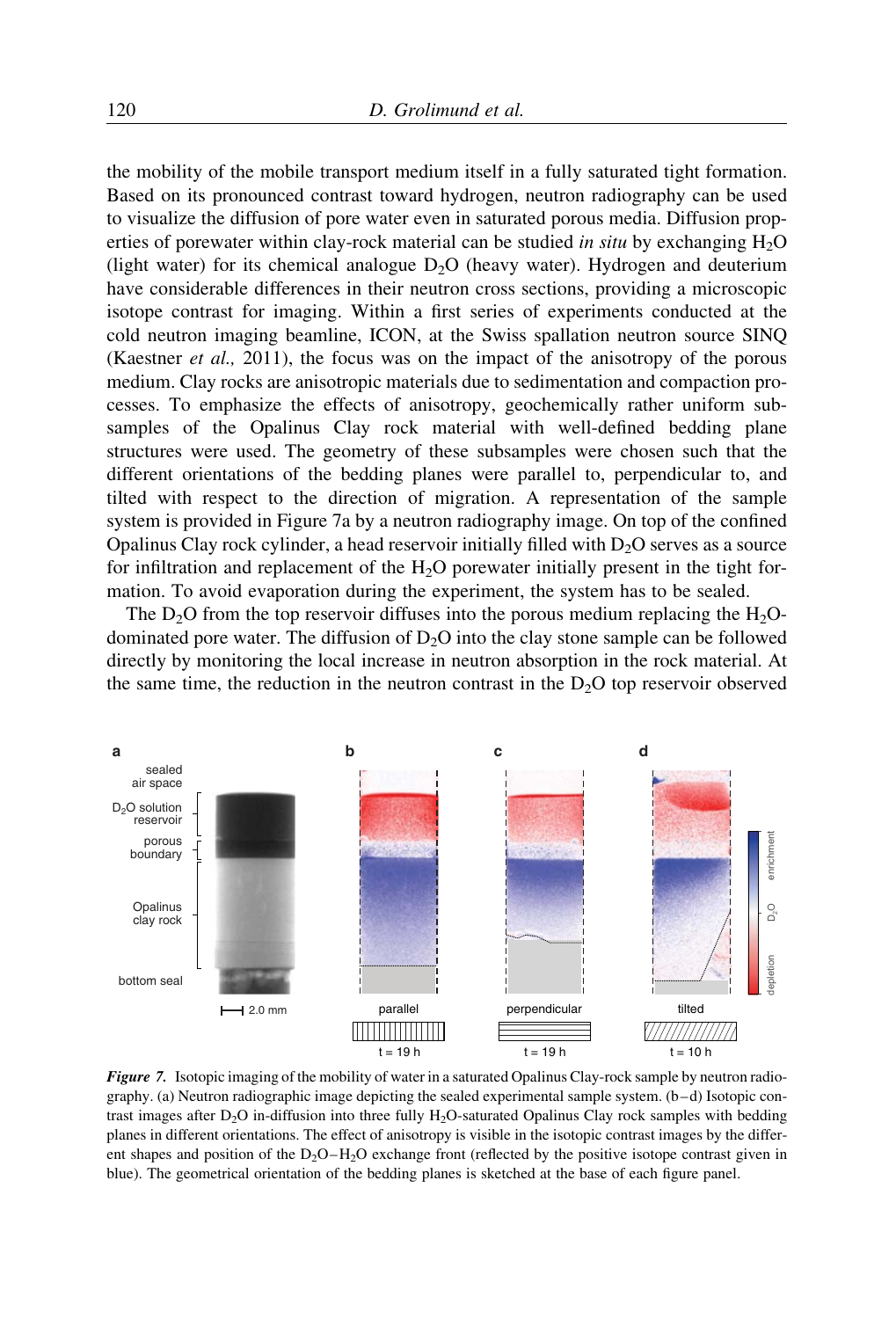can be used to measure the total flux of  $H_2O$  porewater out of the porous medium. Note that due to complex multiple scattering phenomena, a full quantitative analysis of neutron imaging data presents a challenge (Hassanein et al., 2005, 2006, 2008) and the data presented must be considered as semi-quantitative only.

Figures 7b-d show the differential neutron absorption for the three Opalinus Clay samples with the bedding planes oriented parallel to, perpendicular to, and tilted with respect to the direction of migration. An increase in neutron absorption compared to the initial situation at time zero is indicated by a blue contrast, while depletion is represented by a red color. For all three solid samples a clear negative difference is observed, reflecting the diffusion of  $D_2O$  into the rock samples. The corresponding out-diffusion of  $H_2O$  into the reservoir is manifested by a decreasing neutron absorption over time of the reservoir solution (red color). For all three samples a gradient from the reservoir boundary into the porous medium is established corresponding to the diffusion profile. Clear differences concerning the extension and shape of diffusion profiles are apparent for the different geometries. Note, though, that while the systems with perpendicular and parallel orientations were running for 19 h, the experimental time for the tilted system was limited to 10 h. The image of the tilted system was further complicated by the formation of a condensation droplet in the sealed headspace and movements of the meniscus at the solution reservoir –air interface resulted in a structured pattern of the reservoir. Nevertheless, the differences observed in diffusion velocities and profiles developed can be related directly to the anisotropic structural properties of the porous medium. The  $H_2O-D_2O$  exchange front advanced nearly twice as quickly for the case of diffusion along (parallel to) the bedding planes. The differences observed are in qualitative agreement with diffusion properties measured by through diffusion experiments (Van Loon et al., 2004). The case of tilted bedding planes evolves according to the coupled diffusion vectors parallel and perpendicular to the bedding.

As demonstrated based on this fairly simple system, the methodology can be transferred easily to more complex systems, such as the study of effective local porosities in heterogeneous materials  $(e.g.$  the clay-calcite domain structures discussed previously), or the study of pore-clogging phenomena induced by secondary-phase formation occurring at reactive interfaces such as clay rock –cement boundaries (Dahn et al., 2014; Jenni et al., 2014; Chagneau et al., 2015; Shafizadeh et al., 2015). The data presented in Figures 7b– d correspond to snapshots at the end of the experiment. The non-destructive nature of the experimental approach, however, allows the user to monitor *in situ* the temporal evolution of the water-migration pattern in the saturated tight formation over the entire course of the diffusion experiment.

# 5. Conclusions and outlook

Recent progress and achievements in the field of two- and three-dimensional chemical imaging of reactive transport phenomena in natural and engineered tight clay formations using various neutron- and synchrotron-radiation-based microprobe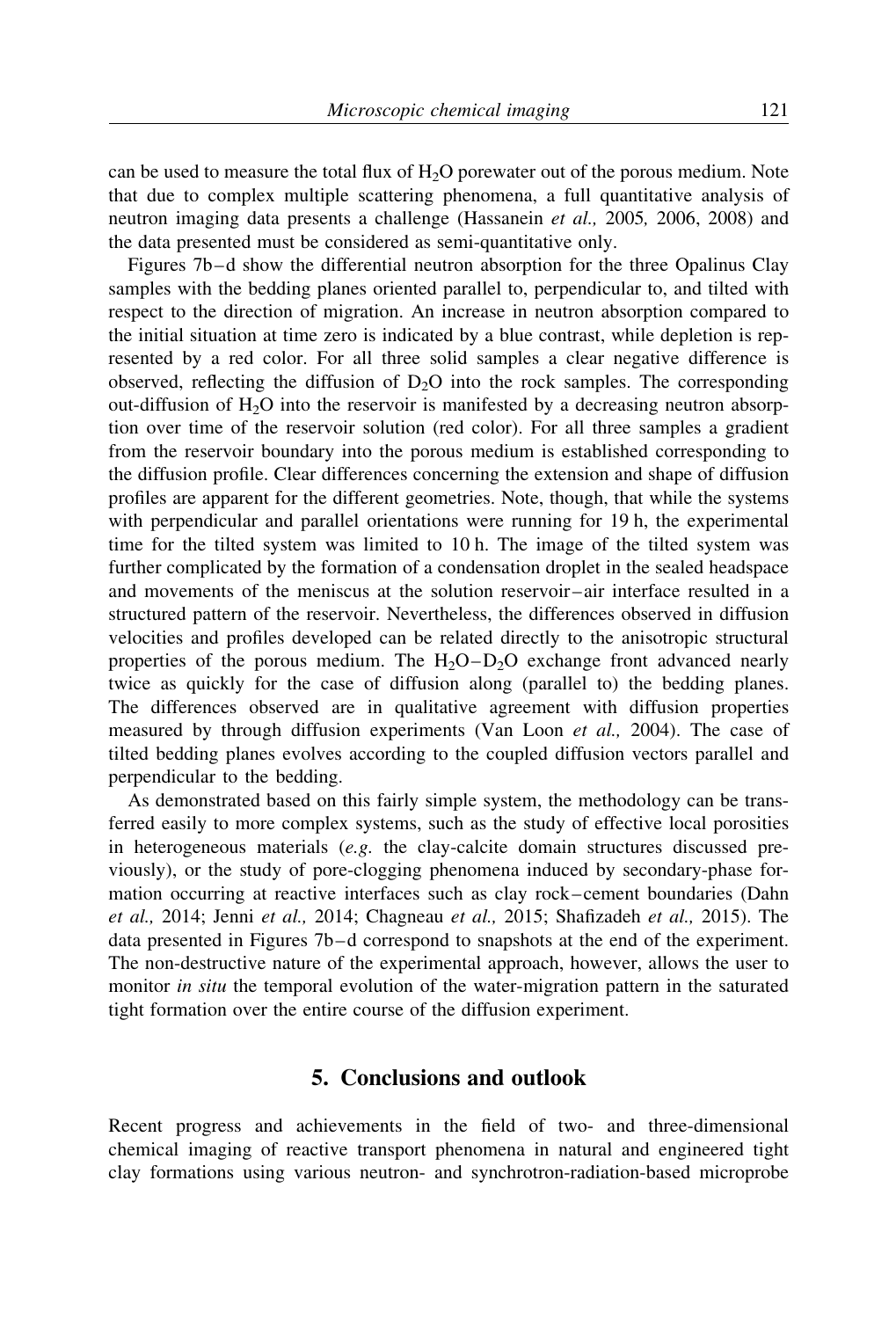techniques as well as novel laboratory-based microprobe-analytical techniques have been demonstrated.

Tight clay formations exhibit pronounced heterogeneities at various length scales. Both classes of heterogeneities, physical and chemical, must be considered in order to advance understanding of fundamental reactive (solute) transport processes. The multi-dimensional multi-modal imaging conducted of the transport system shows clearly that these system heterogeneities are indeed transport relevant. Physical heterogeneities such as local density or porosity variations will primarily affect non-reactive tracers. In contrast, chemical heterogeneities including local chemical composition, reactive mineral-phase distribution, or redox domains will influence the local mobility of reactive tracers. Consequently, each individual tracer will be impacted by the system heterogeneities in its particular, individual manner.

The modern analytical techniques employed such as synchrotron-based micro-XRF, spectromicroscopy or micro-tomography, neutron imaging as well as laboratory-based microprobe techniques are capable of providing new insights into reactive diffusion processes occurring in multi-domain micro-structured porous media. Most importantly, these modern methods can yield 'inside' information on the heterogeneous distribution of chemical properties and their interconnection. Combined with the capability to image up to three-dimensional reactive transport patterns, heterogeneity-reactivity relationships can be derived.

Most relevant in terms of future prospects, the X-ray and neutron techniques can be considered as non-destructive and non-invasive techniques (at least in most cases). This important feature allows the recording of multiple, subsequent images of undisturbed profiles as a function of evolution, making up a 'reactive transport movie.' Such time-resolved, chemical imaging can potentially be used to conduct dynamic, in situ investigations elucidating the diffusion of water and inert tracers, as well as the mobility of reactive aqueous species. One could even envision non-destructive investigations which provide details of phenomena acting on longer timescales such as secondaryphase formation and pore clogging in a sequential, undisturbed manner.

Available time-resolved 3D chemical imaging and structure analysis offer opportunities for advanced 3D transport modeling taking into account the compositional heterogeneity of the samples at a (sub)-micrometer scale consistent with the experimental observations. The rapid development of analytical imaging techniques obviously has to go along with novel data analysis and modeling approaches. Through a model-based interpretation of 4D experimental results, one can expect new fundamental knowledge regarding relevant mechanisms of reactive (solute) transport phenomena and chemical interactions in reactive porous media such as tight clay formations.

# Acknowledgments

Initial micro-XAS and XAS experiments were performed at the Pacific Northwest Consortium/X-ray Operations and Research (PNC/XOR) beamline at the Advanced Photon Source (APS). Special thanks are due to Steven Heald (PNC/XOR) for excellent local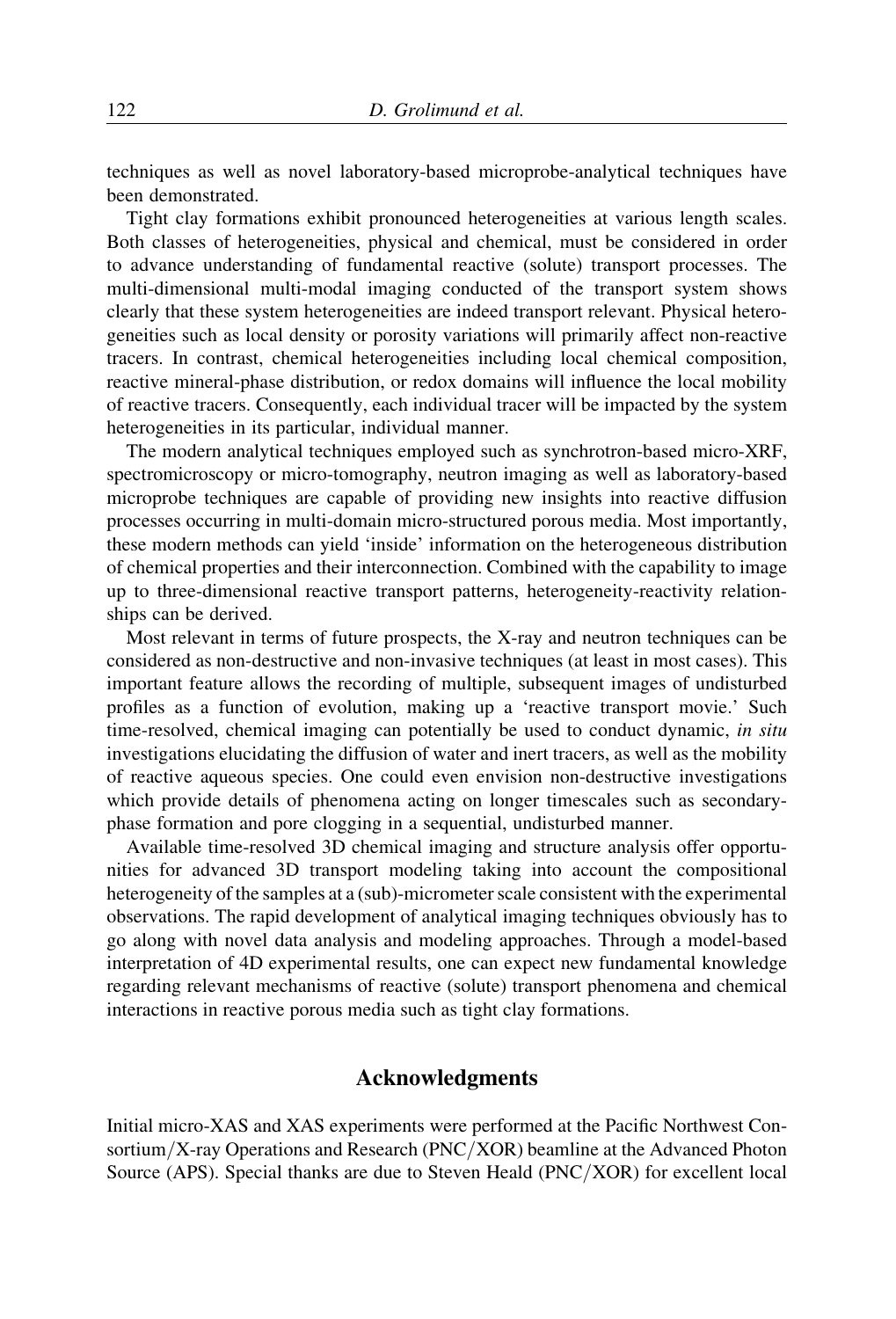support. Additional micro-XRF- and micro-XRD-based imaging data were collected at the microXAS beamline, while the tomographic data were produced at the TOMCAT beamline, both beamlines hosted by the Swiss Light Source (SLS) operated by the Paul Scherrer Institute (PSI), Switzerland. Neutron imaging was performed using the ICON beamline of the Swiss Spallation Neutron Source (SINQ) at PSI. The LA-ICP-MS data sets were recorded at the analytical laboratories of the Trace Element and Micro Analysis Group of the Swiss Federal Institute of Technology Zurich (ETHZ), Switzerland. All facilities are gratefully acknowledged for providing beam time and related support.

Opalinus Clay sample material was provided by the Mont Terri Underground Rock Laboratory. Related efforts by and scientific discussion with Paul Wersin and Olivier Leupin were much appreciated. Partial financial support by the Swiss National Foundation is acknowledged (Project 200021-119779).

#### Guest editor: Thorsten Schäfer

The authors and editors are grateful to anonymous reviewers who offered very helpful input and suggestions. A list of all reviewers is given at the end of the preface for this volume.

# References

- Ade, H., Zhang, X., Cameron, S., Costello, C., Kirz, J., and Williams, S. (1992) Chemical contrast in X-ray microscopy and spatially resolved XANES spectroscopy of organic specimens. Science, 258, 972–975.
- Alvarez-Murga, M., Bleuet, P., and Hodeau, J.L. (2012) Diffraction/scattering computed tomography for three-dimensional characterization of multi-phase crystalline and amorphous materials. Journal of Applied Crystallography, 45, 1109-1124.
- Anderson, I.S., McGreevy, R.L., and Bilheux, H.Z. (2009) Neutron Imaging and Applications. Springer, New York.
- ANDRA (2001) Dossier 2001 Argile. Progress report on feasibility studies & research into deep geological disposal of high-level, long-lived waste. Synthesis report. Paris, France.
- Appelo, C.A.J., Van Loon, L.R., and Wersin, P. (2010) Multicomponent diffusion of a suite of tracers (HTO, Cl, Br, I, Na, Sr, Cs) in a single sample of Opalinus Clay. Geochimica et Cosmochimica Acta, 74, 1201–1219.
- Artyushkova, K. (2010) Structure determination of nanocomposites through 3D imaging using laboratory XPS and multivariate analysis. Journal of Electron Spectroscopy and Related Phenomena, 178, 292– 302.
- Banhart, J., Borbely, A., Dzieciol, K., Garcia-Moreno, F., Manke, I., Kardjilov, N., Kaysser-Pyzalla, A.R., Strobl, M., and Treimer, W. (2010) X-ray and neutron imaging – Complementary techniques for materials science and engineering. International Journal of Materials Research, 101, 1069–1079.
- Baruchel, J., Bleuet, P. Bravin, A., Coan, P., Lima, E., Madsen, A., Ludwig, W., Pernot, P., and Susini, J. (2008) Advances in synchrotron hard X-ray based imaging. Comptes Rendus Physique, 9, 624–641.
- Bertsch, P.M. and Hunter, D.B. (2001) Applications of synchrotron-based X-ray microprobes. Chemical Reviews, 101, 1809–1842.
- Bleuet, P., Lemelle, L., Tucoulou, R., Gergaud, P., Delette, G., Cloetens, P., Susini, J., and Simionovici, A. (2010) 3D chemical imaging based on a third-generation synchrotron source. Trac-Trends in Analytical Chemistry, 29, 518–527.
- Bonanno, G., Coppo, S., Modregger, P., Pellegrin, M., Stuber, A., Stampanoni, M., Mazzolai, L., Stuber, M., and van Heeswijk, R.B. (2015) Ultra-high-resolution 3D imaging of atherosclerosis in mice with synchrotron differential phase contrast: a proof of concept study. Scientific Reports, 5, 11980.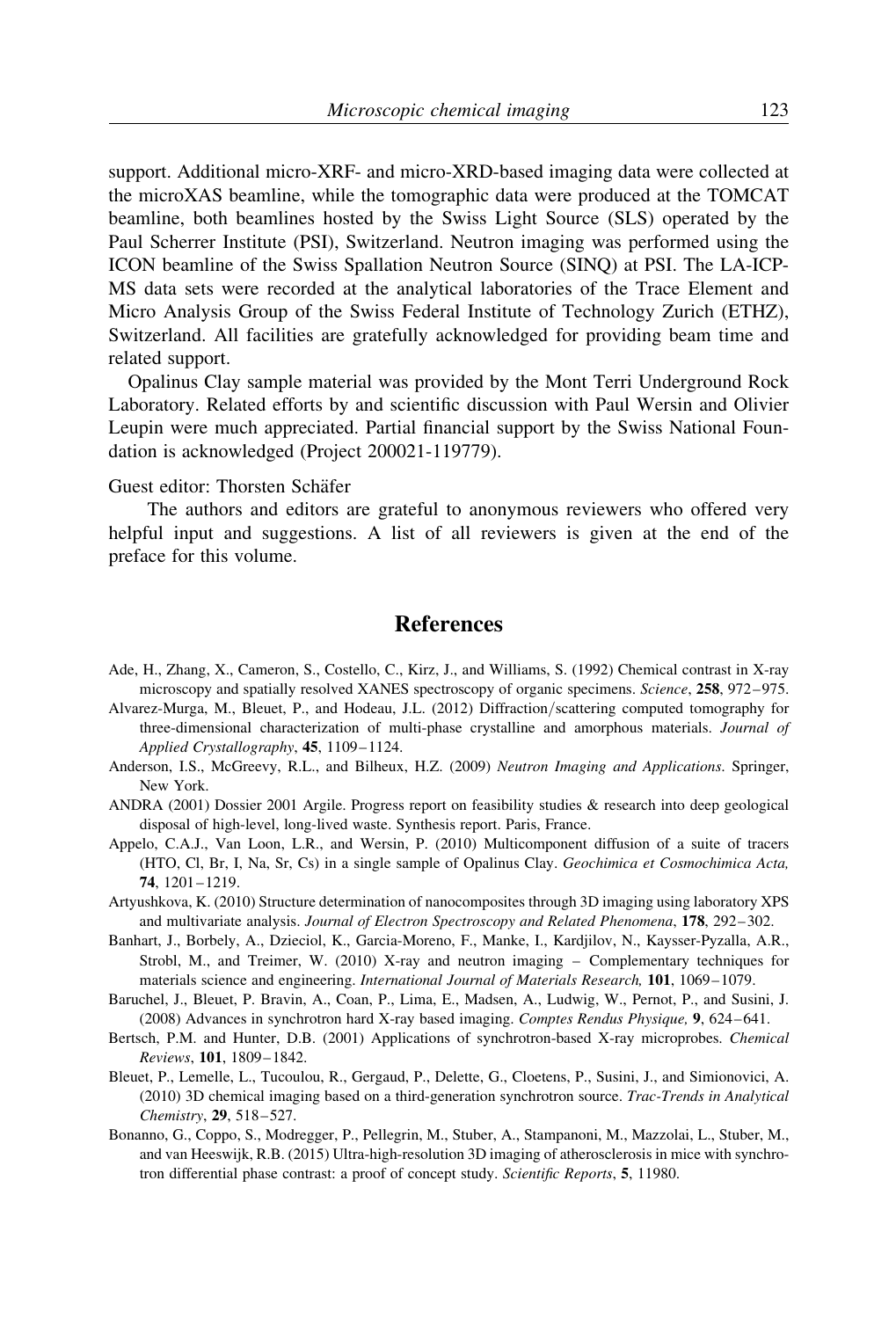- Bossart, P. and Thury, M. (2007) Research in the Mont Terri Rock laboratory: Quo vadis? Physics and Chemistry of the Earth, Parts  $A/B/C$  32(1-7), 19-31.
- Bostick, B.C., Vairavamurthy, M.A., Karthikeyan, K.G., and Chorover, J. (2002) Cesium adsorption on clay minerals: An EXAFS spectroscopic investigation. *Environmental Science & Technology*, 36, 2670–2676.
- Bunker, G. (2010) Introduction to XAFS. A Practical Guide to X-ray Absorption Fine Structure Spectroscopy. Cambridge University Press, Cambridge, UK.
- Cernik, M., Barmettler, K., Grolimund, D., Rohr, W., Borkovec, M., and Sticher, H. (1994) Cation-transport in natural porous-media on laboratory-scale – multicomponent effects. Journal of Contaminant Hydrology, 16(4), 319–337.
- Chagneau, A., Claret, F., Enzmann, F., Kersten, M., Heck, S., Made, B., and Schafer, T. (2015) Mineral precipitation-induced porosity reduction and its effect on transport parameters in diffusion-controlled porous media. Geochemical Transactions, 16, 13, doi: 10.1186/s12932-015-0027-z
- Cvetkovic, V., Cheng, H., Byegard, J., Winberg, A., Tullborg, E.L., and Widestrand, H. (2010) Transport and retention from single to multiple fractures in crystalline rock at Aspo (Sweden): 1. Evaluation of tracer test results and sensitivity analysis. Water Resources Research, 46, W05505, doi: 10.1029/ 2009WR008013.
- Dahn, R., Popov, D., Schaub, P., Pattison, P., Grolimund, D., Mader, U., Jenni, A., and Wieland, E. (2014) Xray micro-diffraction studies of heterogeneous interfaces between cementitious materials and geological formations. Physics and Chemistry of the Earth, 70–71, 96–103.
- Dai, Z., Wolfsberg, A., Reimus, P., Deng, H., Kwicklis, E., Ding, M., Ware, D., and Ye, M. (2012) Identification of sorption processes and parameters for radionuclide transport in fractured rock. Journal of Hydrology, 414-415, 220-230.
- de Jonge, M.D. and Vogt, S. (2010) Hard X-ray fluorescence tomography an emerging tool for structural visualization. Current Opinion in Structural Biology, 20, 606-614.
- Dieing, T., Hollricher, O., and Toporski, J. (2011) Confocal Raman Microscopy. Springer, Berlin.
- Fernández, A.M., Turrero, M.J., Cózar, J., and Rivas, P. (1999) Analysis of the solid material and chemical characterisation of trace elements in squeezed porewaters from BWS-A4 and BWS-A5 Opalinus clay core material from the Mt. Terri Tunnel, Switzerland. (WS-C experiment), Mont Terri Project.
- Geckeis, H., Schäfer, T., Hauser, W., Rabung, T., Missana, T., Degueldre, C., Mori, A., Eikenberg, J., Fierz, T., and Alexander, W.R. (2004) Results of the colloid and radionuclide retention experiment (CRR) at the Grimsel Test Site (GTS), Switzerland – impact of reaction kinetics and speciation on radionuclide migration. Radiochimica Acta, 92, 765–774.
- Giesen, C., Wang, H.A.O., Schapiro, D., Zivanovic, N., Jacobs, A., Hattendorf, B., Schuffler, P.J., Grolimund, D., Buhmann, J.M., Brandt, S., Varga, Z., Wild, P.J., Gunther, D., and Bodenmillerthat, B. (2014) Highly multiplexed imaging of tumor tissues with subcellular resolution by mass cytometry. Nature Methods, 11, 417–422.
- Gimmi, T., Leupin, O.X., Eikenberg, J., Glaus, M.A., Van Loon, L.R., Waber, H.N., Wersin, P., Wang, H.A.O., Grolimund, D., Borca, C.N., Dewonck, S., and Wittebroodt, C. (2014) Anisotropic diffusion at the field scale in a 4-year multi-tracer diffusion and retention experiment – I: Insights from the experimental data. Geochimica et Cosmochimica Acta, 125, 373– 393.
- Goldstein, J., Newbury, D.E., Joy, D.C., Lyman, C.E., Echlin, P., Lifshin, E., Sawyer, L., and Michael, J.R. (2003) Scanning Electron Microscopy and X-ray Microanalysis. Springer, Berlin.
- Grafe, M., Donner, E., Collins, R.N., and Lombi, E. (2014) Speciation of metal(loid)s in environmental samples by X-ray absorption spectroscopy: A critical review. Analytica Chimica Acta, 822, 1-22.
- Grolimund, D. and Borkovec, M. (2005) Colloid-facilitated transport of strongly sorbing contaminants in natural porous media: Mathematical modeling and laboratory column experiments. Environmental Science & Technology 39, 6378-6386.
- Grolimund, D., Senn, M., Trottmann, M., Janousch, M., Bonhoure, I., Scheidegger, A.M., and Marcus, M. (2004) Shedding new light on historical metal samples using micro-focused synchrotron X-ray fluorescence and spectroscopy. Spectrochimica Acta Part B – Atomic Spectroscopy, 59, 1627–1635.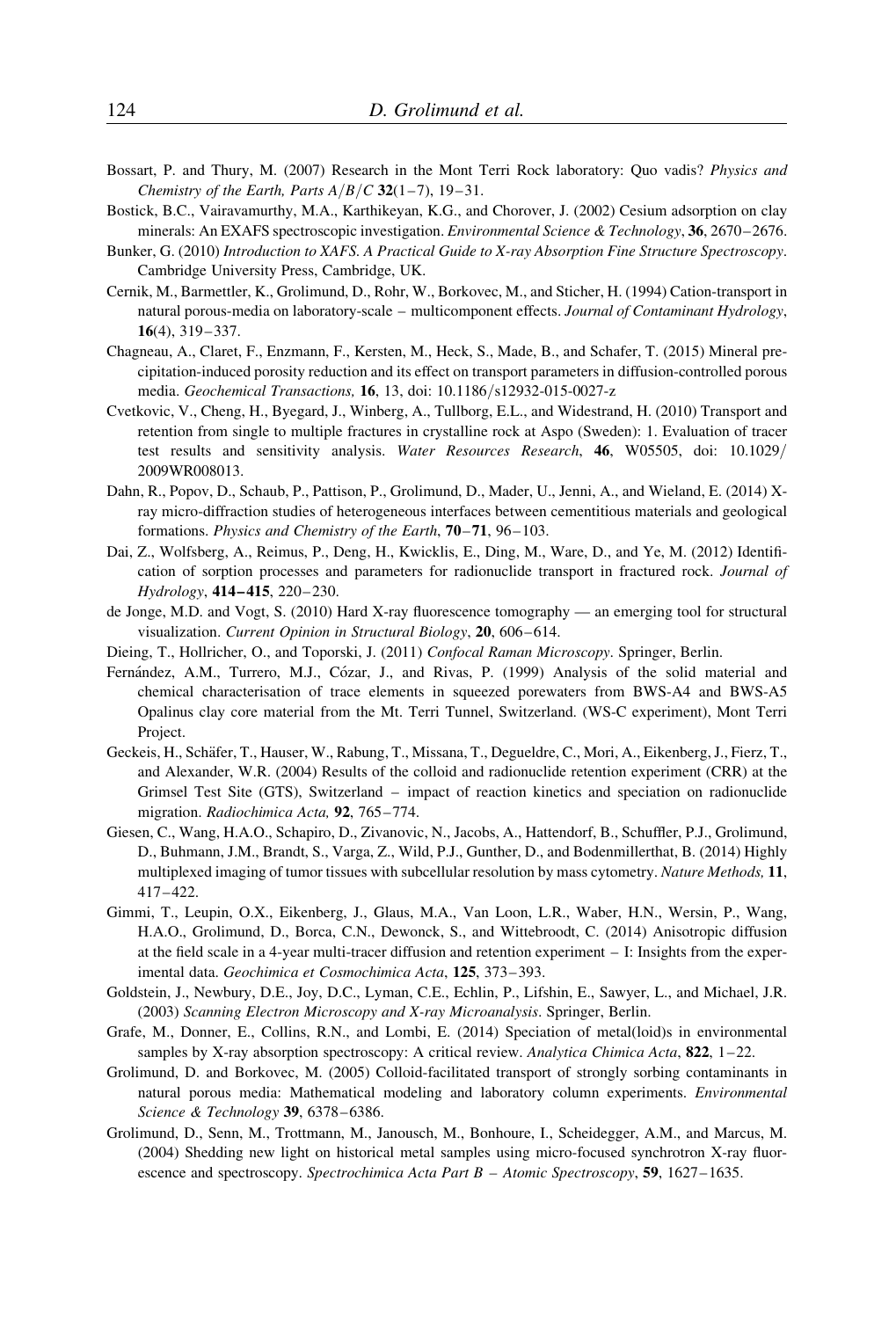- Gualda, G.A.R., Pamukcu, A.S., Claiborne, L.L., and Rivers, M.L. (2010) Quantitative 3D petrography using X-ray tomography 3: Documenting accessory phases with differential absorption tomography. Geosphere, 6, 782–792.
- Gunther, S., Kaulich, B., Gregoratti, L., and Kiskinova, M. (2002) Photoelectron microscopy and applications in surface and materials science. Progress in Surface Science, 70, 187-260.
- Hajati, S. and Tougaard, S. (2010) XPS for non-destructive depth profiling and 3D imaging of surface nanostructures. Analytical and Bioanalytical Chemistry, 396, 2741–2755.
- Hassanein, R., Lehmann, E., and Vontobel, P. (2005) Methods of scattering corrections for quantitative neutron radiography. Nuclear Instruments & Methods in Physics Research Section a-Accelerators Spectrometers Detectors and Associated Equipment, 542, 353-360.
- Hassanein, R., Meyer, H.O., Carminati, A., Estermann, M., Lehmann, E., and Vontobel, P. (2006) Investigation of water imbibition in porous stone by thermal neutron radiography. Journal of Physics  $D -$ Applied Physics, 39, 4284–4291.
- Hassanein, R., Vontobel, P., and Lehmann, E. (2008) Correction Software Tool for Neutron Tomography. Destech Publications, Inc., Lancaster, Pennsylvania, USA.
- Henderson, G.S., de Groot, F.M.F., and Moulton, B.J.A. (2014) X-ray absorption near-edge structure (XANES) spectroscopy. Pp. 75–138 in: Spectroscopic Methods in Mineralology and Materials Sciences (G.S. Henderson, D.R. Neuville, and Downs, R.T., editors). Reviews in Mineralogy and Geochemistry, 78, Mineralogical Society of America, Chantilly, Virginia, USA.
- Hercules, D.M. (2004) Electron spectroscopy: Applications for chemical analysis. Journal of Chemical Education, 81, 1751–1766.
- Herrmann, A.M., Ritz, K., Nunan, N., Clode, P.L., Pett-Ridge, J., Kilburn, M.R., Murphy, D.V., O'Donnell, A.G., and Stockdale, E.A. (2007) Nano-scale secondary ion mass spectrometry – A new analytical tool in biogeochemistry and soil ecology: A review article. Soil Biology & Biochemistry, 39, 1835–1850.
- Hirschmugl, C.J. and Gough, K.M. (2012) Fourier transform infrared spectrochemical imaging: Review of design and applications with a focal plane array and multiple beam synchrotron radiation source. Applied Spectroscopy, 66, 475-491.
- Houben, M.E., Desbois, G., and Urai, J.L. (2013) Pore morphology and distribution in the shaly facies of Opalinus Clay (Mont Terri, Switzerland): Insights from representative 2D BIB–SEM investigations on mm to nm scale. Applied Clay Science, 71, 82–97.
- Jenni, A., Mader, U., Lerouge, C., Gaboreau, S., and Schwyn, B. (2014) In situ interaction between different concretes and Opalinus Clay. Physics and Chemistry of the Earth, 70-71, 71-83.
- Johansson, S.A.E., Campbell, J.L., and Malmqvist, K.G. (1995) Particle Induced X-ray Emission spectrometry (PIXE), Wiley, New York.
- Johnston, C.T. (2010) Probing the nanoscale architecture of clay minerals. Clay Minerals, 45, 245–279.
- Kaestner, A.P., Hartmann, S., Kühne, G., Frei, G., Grünzweig, C., Josic, L., Schmid, F., and Lehmann, E.H. (2011) The ICON beamline – A facility for cold neutron imaging at SINQ. Nuclear Instruments and Methods in Physics Research Section A: Accelerators, Spectrometers, Detectors and Associated Equipment, 659, 387–393.
- Kaestner, A.P., Trtik. P., Zarebandkouki, M., Kazantsev, D., Snehota, M., Dobson, K.J., and Lehmann, E.H. (2015) Recent developments in neutron imaging with applications for porous media research. Solid Earth, Discussion papers, 7, 3481–3510.
- Kanitpanyacharoen, W., Parkinson, D.Y., De Carlo, F., Marone, F., Stampanoni, M., Mokso, R., MacDowell, A., and Wenk, H.R. (2013) A comparative study of X-ray tomographic microscopy on shales at different synchrotron facilities, ALS, APS and SLS. Journal of Synchrotron Radiation, 20, 172–180.
- Katon, J.E. (1996) Infrared microspectroscopy. A review of fundamentals and applications. Micron, 27, 303– 314.
- Keller, L.M., Holzer, L., Wepf, R., and Gasser, P. (2011) 3D geometry and topology of pore pathways in Opalinus clay: Implications for mass transport. Applied Clay Science, 52, 85–95.
- Kemner, K.M., Kelly, S.D., Lai, B., Maser, J., O'Loughlin, E.J., Sholto-Douglas, D., Cai, Z.H., Schneegurt, M.A., Kulpa, C.F., and Nealson, K.H. (2004) Elemental and redox analysis of single bacterial cells by X-ray microbeam analysis. Science, 306, 686-687.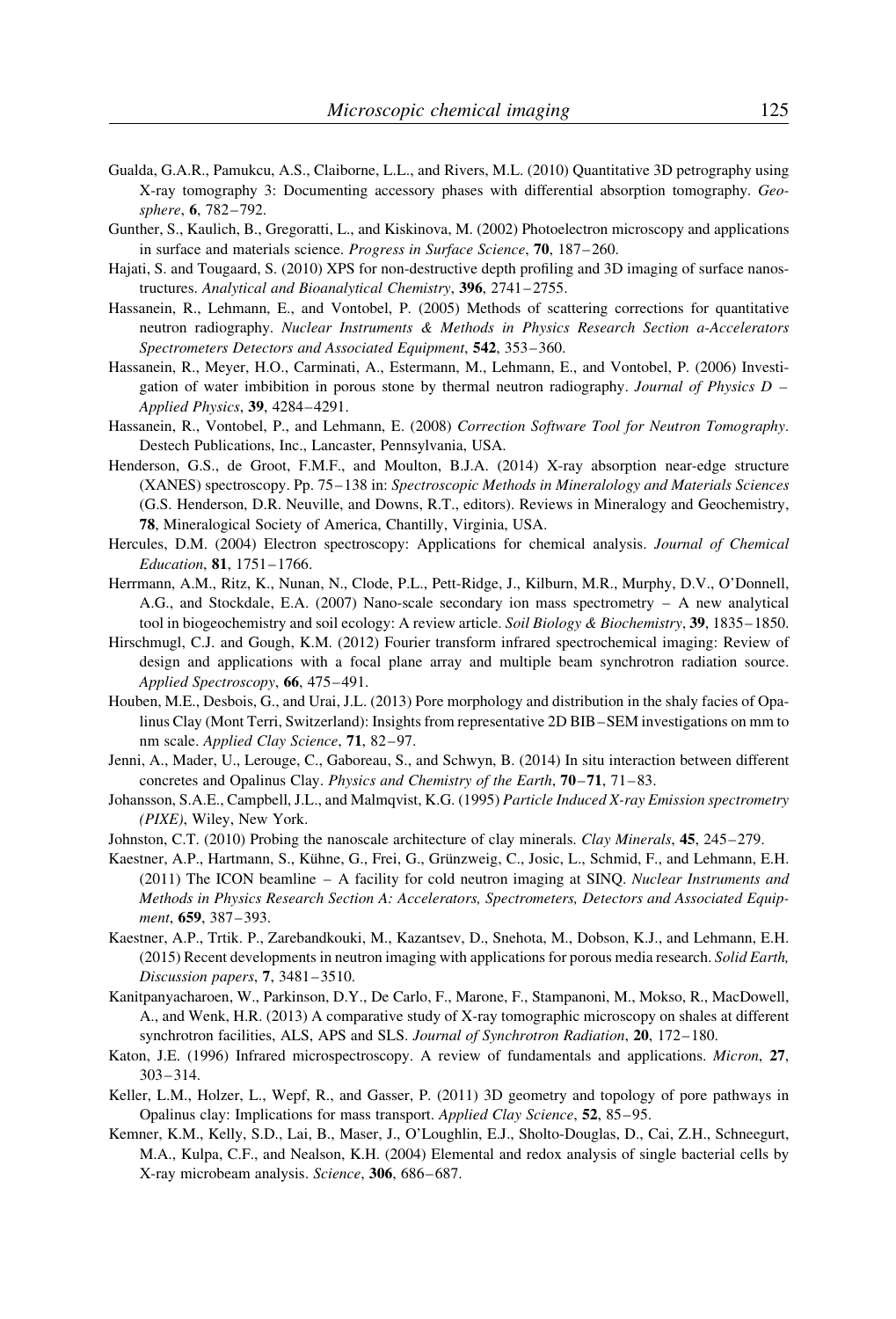- Kindness, A., Sekaran, C.N., and Feldmann, J. (2003) Two-dimensional mapping of copper and zinc in liver sections by laser ablation-inductively coupled plasma mass spectrometry. Clinical Chemistry, 49, 1916–1923.
- King, A., Reischig, P., Adrien, J., Peetermans, S., and Ludwig, W. (2014) Polychromatic diffraction contrast tomography. Materials Characterization,  $97$ ,  $1-10$ .
- Kohler, M., Curtis, G.P., Kent, D.B., and Davis, J.A. (1996) Experimental investigation and modeling of uranium(VI) transport under variable chemical conditions. Water Resources Research, 32, 3539–3551.
- Koningsberger, D.C. and Prins, R. (1988) X-ray Absorption, Principles, Applications, Techniques of EXAFS, SEXAFS and XANES. John Wiley & Sons, New York.
- Lehmann, E.H., Kaestner, A., Grunzweig, C., Mannes, D., Vontobel, P., and Peetermans, S. (2014) Materials research and non-destructive testing using neutron tomography methods. International Journal of Materials Research, 105, 664 –670.
- Lehmann, P., Wyss, P., Flisch, A., Lehmann, E., Vontobel, P., Krafczyk, M., Kaestner, A., Beckmann, F., Gygi, A., and Fluhler, H. (2006) Tomographical imaging and mathematical description of porous media used for the prediction of fluid distribution. *Vadose Zone Journal* 5, 80–97.
- Lerouge, C., Grangeon, S., Gaucher, E.C., Tournassat, C., Agrinier, P., Guerrot, C., Widory, D., Fléhoc, C., Wille, G., Ramboz, C., Vinsot, A., and Buschaert, S. (2011) Mineralogical and isotopic record of biotic and abiotic diagenesis of the Callovian–Oxfordian clayey formation of Bure (France). Geochimica et Cosmochimica Acta, 75, 2633–2663.
- Liang, L., Rinaldi, R., and Schober, H. (2009) Neutron Applications in Earth, Energy and Environmental Sciences. Springer, Berlin.
- Ludwig, W., King, A., Herbig, M., Reischig, P., Marrow, J., Babout, L., Lauridsen, E.M., Proudhon, H., and Buffiere, J.Y. (2010) Characterization of polycrystalline materials using synchrotron X-ray imaging and diffraction techniques. JOM, 62, 22–28.
- Mäder, U.K. and Mazurek, M. (1998) Oxidation phenomena and processes in Opalinus clay: Evidence from the excavation-disturbed zones in Hauenstein and Mt Terri tunnels, and Siblingen open clay pit. Scientific Basis for Nuclear Waste Management XXI (I.G. McKinley and C. McCombie, editors). Materials Research Society, 506, pp. 731–739, Warrendale, USA.
- Marcus, M.A. (2010) X-ray photon-in/photon-out methods for chemical imaging. Trac-Trends in Analytical Chemistry, 29, 508-517.
- Margaritondo, G., Hwu, Y.K., and Je, J.H. (2008) Nondestructive characterization by advanced synchrotron light techniques: Spectromicroscopy and coherent radiology. Sensors, 8, 8378– 8400.
- Mayhew, L.E., Webb, S.M., and Templeton, A.S. (2011) Microscale imaging and identification of Fe speciation and distribution during fluid-mineral reactions under highly reducing conditions. *Environmental* Science & Technology, **45**, 4468-4474.
- Meeussen, J.C.L., Kleikemper, J., Scheidegger, A.M., Borkovec, M., Paterson, E., Van Riemsdijk, W.H., and Sparks, D.L. (1999) Multicomponent transport of sulfate in a goethite-silica sand system at variable pH and ionic strength. Environmental Science & Technology, 33, 3443–3450.
- Meirer, F., Cabana, J., Liu, Y., Mehta, A., Andrews, J.C., and Pianetta, P. (2011) Three-dimensional imaging of chemical phase transformations at the nanoscale with full-field transmission X-ray microscopy. Journal of Synchrotron Radiation, 18, 773-781.
- NAGRA (2002) Project Opalinus Clay: Safety Report Demonstration of disposal feasibility for spent fuel, vitrified high-level waste and long-lived intermediate-level waste (Entsorgungsnachweis) Wettingen, Switzerland, NAGRA. Nagra Technical Report NTB-02-05.
- Nakano, M., Kawamura, K., and Ichikawa, Y. (2003) Local structural information of Cs in smectite hydrates by means of an EXAFS study and molecular dynamics simulations. Applied Clay Science, 23, 15–23.
- Newville, M. (2014) Fundamentals of XAFS. Pp. 33-74 in: Spectroscopic Methods in Mineralology and Materials Sciences (G.S. Henderson, D.R. Neuville, and R.T. Downs, editors). Reviews in Mineralogy and Geochemistry, 78, Mineralogical Society of America, Chantilly, Virginia, USA.
- Noiriel, C. (2015) Resolving time-dependent evolution of pore-scale structure, permeability and reactivity using X-ray microtomography. Pp. 247–285 in: Pore-Scale Geochemical Processes (C.I. Steefel,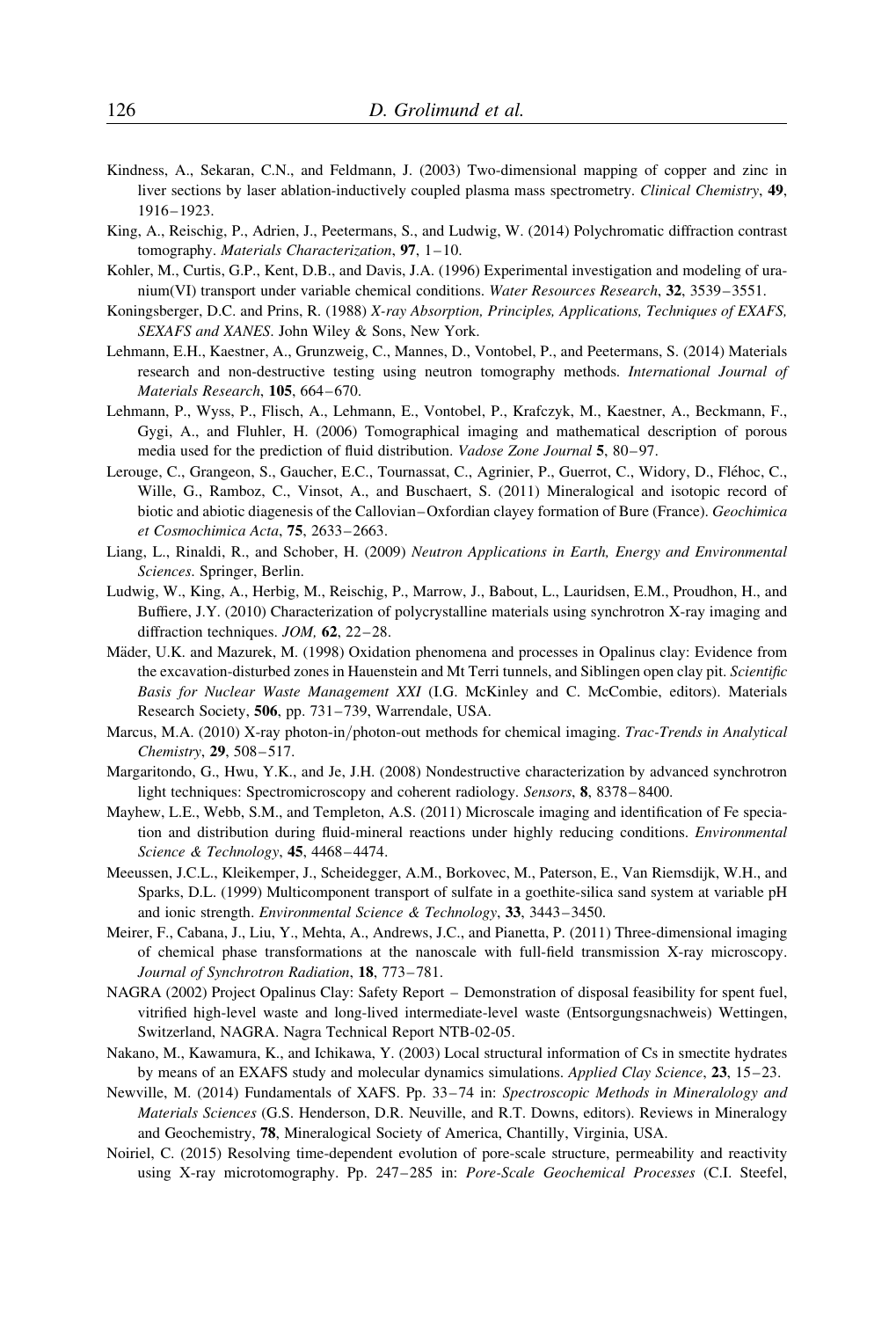S. Emmanuel, and L.M. Anovitz, editors). Reviews in Mineralogy, 80, Mineralogical Society of America, Chantilly, Virginia, USA.

- ONDRAF/NIRAS (2001) Technical overview of the SAFIR 2 report, Technical Report NIROND 2001. ONDRAF, Brussels, Belgium.
- Pearson, F.J., Arcos, D., Bath, A., Boisson, J.-Y., Fernández, A.M., Gäbler, H.-E., Gaucher, E., Gautschi, A., Griffault, L., Hernán, P., and Waber, H.N. (2003) Mont Terri Project – Geochemistry of water in the Opalinus clay formation at the Mont Terri rock laboratory. Reports of the FOWG. Geology series.
- Pickering, I.J., Prince, R.C., Salt, D.E., and George, G.N. (2000) Quantitative, chemically specific imaging of selenium transformation in plants. Proceedings of the National Academy of Sciences of the United States of America, 97, 10717–10722.
- Pinon, V., Mateo, M.P., and Nicolas, G. (2013) Laser-induced breakdown spectroscopy for chemical mapping of materials. Applied Spectroscopy Reviews, 48, 357–383.
- Prigiobbe, V. and Bryant, S.L. (2014) pH-dependent transport of metal cations in porous media. Environmental Science & Technology, 48, 3752–3759.
- Rau, C., Somogyi, A., and Simionovici, A. (2003) Microimaging and tomography with chemical speciation. Nuclear Instruments & Methods in Physics Research Section B – Beam Interactions with Materials and Atoms, 200, 444–450.
- Reed, S.J.B. (2010) Electron Microprobe Analysis and Scanning Electron Microscopy in Geology. Cambridge University Press, Cambridge, UK.
- Sakdinawat, A. and Attwood, D. (2010) Nanoscale X-ray imaging. Nature Photonics, 4, 840–848.
- Sancey, L., Motto-Ros, V., Busser, B., Kotb, S., Benoit, J.M., Piednoir, A., Lux, F., Tillement, O., Panczer, G., and Yu, J. (2014) Laser spectrometry for multi-elemental imaging of biological tissues. Scientific Reports 4, 7.
- Schrofl, C., Mechtcherine, V., Kaestner, A., Vontobel, P., Hovind, J., and Lehmann, E. (2015) Transport of water through strain-hardening cement-based composite (SHCC) applied on top of cracked reinforced concrete slabs with and without hydrophobization of cracks – Investigation by neutron radiography. Construction and Building Materials, 76, 70-86.
- Shafizadeh, A., Gimmi, T., Van Loon, L., Kaestner, A., Lehmann, E., Maeder, U.K., and Churakov, S.V. (2015) Quantification of water content across a cement–clay interface using high resolution neutron radiography. Physics Procedia, 69, 516-523.
- Smith, D.E. (1998) Molecular computer simulations of the swelling properties and interlayer structure of cesium montmorillonite. Langmuir, 14, 5959–5967.
- Sutton, R. and Sposito, G. (2001) Molecular simulation of interlayer structure and dynamics in 12.4 angstrom Cs-smectite hydrates. Journal of Colloid and Interface Science, 237, 174–184.
- Sutton, R. and Sposito, G. (2002) Animated molecular dynamics simulations of hydrated caesium-smectite interlayers. Geochemical Transactions, 3, 73–80.
- Sutton, S.R., Bajt, S., Delaney, J., Schulze, D., and Tokunaga, T. (1995) Synchrotron X-ray-fluorescence microprobe – Quantification and mapping of mixed-valence state samples using micro-XANES. Review of Scientific Instruments, 66, 1464– 1467.
- Teo, B.K. (1986) EXAFS: Basic Principles and Data Analysis. Springer, Berlin.
- Thury, M. and Bossart, P. (1999) The Mont Terri rock laboratory, a new international research project in a Mesozoic shale formation, in Switzerland. Engineering Geology, 52, 347–359.
- Trainor, T.P., Templeton, A.S., and Eng, P.J. (2006) Structure and reactivity of environmental interfaces: Application of grazing angle X-ray spectroscopy and long-period X-ray standing waves. Journal of Electron Spectroscopy and Related Phenomena, 150, 66–85.
- Truchet, M., Merlin, J.-C., and Turrell, G. (1996) Raman microscopy and other local analysis techniques. Pp. 201–242 in: Raman Microscopy (G.T. Corset, editor). Academic Press, London.
- Tsuchiyama, A., Uesugi, K., Nakano, T., and Ikeda, S. (2005) Quantitative evaluation of attenuation contrast of X-ray computed tomography images using monochromatized beams. American Mineralogist, 90, 132– 142.
- Van Loon, L.R., Glaus, M.A., and Muller, W. (2007) Anion exclusion effects in compacted bentonites: Towards a better understanding of anion diffusion. Applied Geochemistry, 22, 2536–2552.